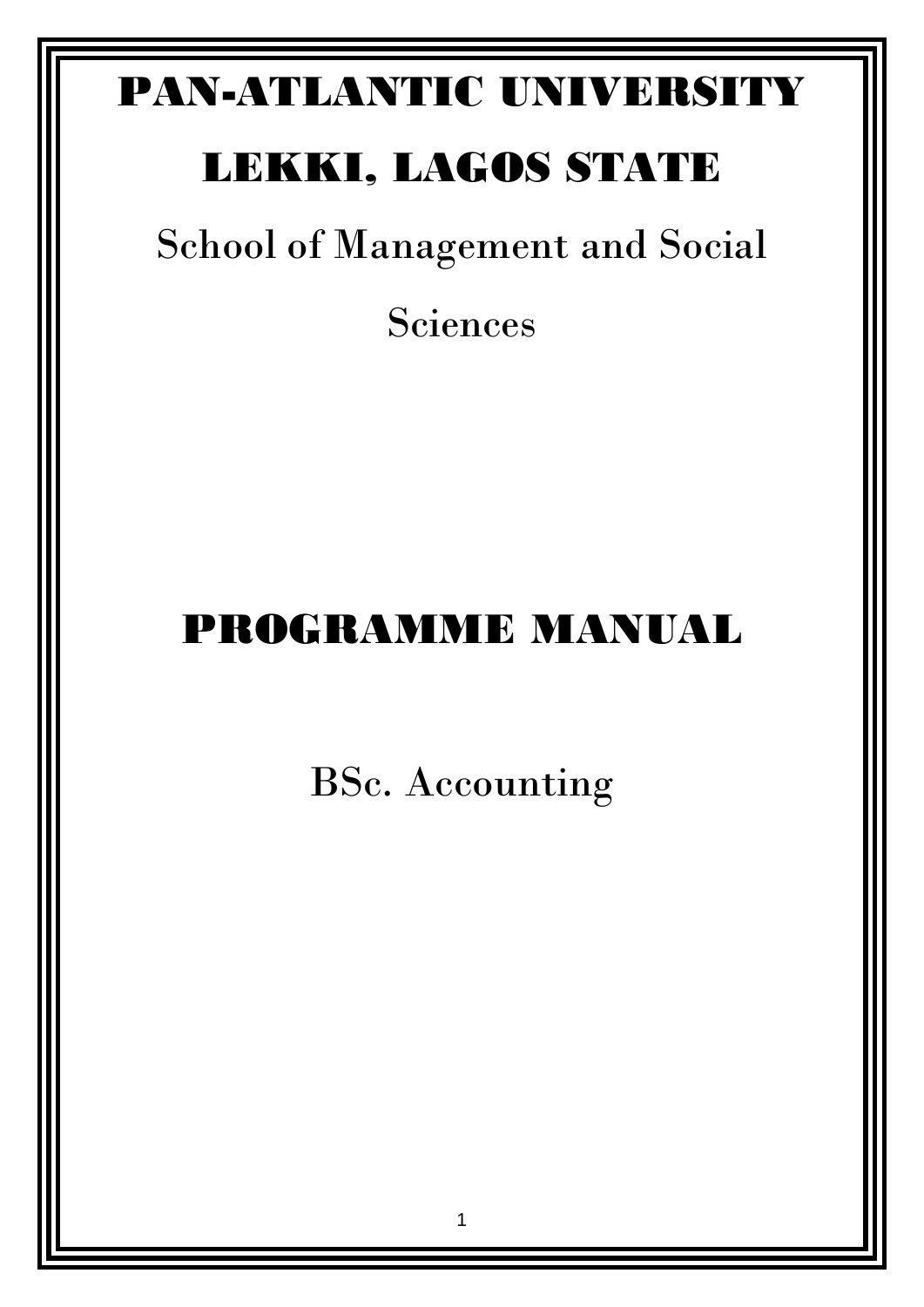# PAN-ATLANTIC UNIVERSITY

# **SCHOOL OF MANAGEMENT AND SOCIAL SCIENCES**

# **1.0. Mission**

The mission of the School of Management and Social Sciences is as follows:

*The School of Management and Social Sciences (SMSS) is a community of people committed to creating and transmitting management and business knowledge based on a Christian conception of the human person and of economic activity and relevant to Nigeria and Africa at large. We strive to be a world-class business school which will have a significant impact on the practice of management. In order to achieve this mission the School seeks to:*

- *Provide high potential professionals with a general management education which stresses professional ethics and service to the community through the practice of management.*
- *Have a positive impact on the professional and ethical standards of business management in Nigeria*
- *Make intellectual contributions which a) support the practice of management; b) contribute to the advancement of the management disciplines; and c) create high quality teaching materials.*

## **2.0. Basic Principles**

The following are the basic principles which will inform the teaching imparted in the BSc programmes of the School of Management and Social Sciences:

a) Human beings are moral beings whose behaviour is not mechanically determined by either internal or external factors and who cannot attain fulfilment if they restrict their activity to the pursuit of their own individual interests.

b) The purpose of business organisations is not restricted to producing profits for their owners nor can the objective of maximising profit be the supreme standard of decision. Business organisations are members of larger societies and must contribute to their common good. The activities of business organisations must also be compatible with - and contribute to - the full human development of those who work in them.

c) Business organisations are not mere production units. First and foremost they must be human communities where all have an opportunity to participate and contribute responsibly to the common good of the organisation and that of society.

d) Business organisations are not justified in creating and marketing products or services by the mere fact that a demand for them exists or can be created. The value of the organisation's activity ultimately depends on its serving authentic human needs and values.

e) Business organisations must respect the dignity of all the human persons (employees, customers, suppliers...) with whom they relate in the exercise of their activity. A person's dignity is not respected when one chooses to harm him or her, even if this is done as a means to attain some desirable objective. When harm to a person results as a collateral effect of an action which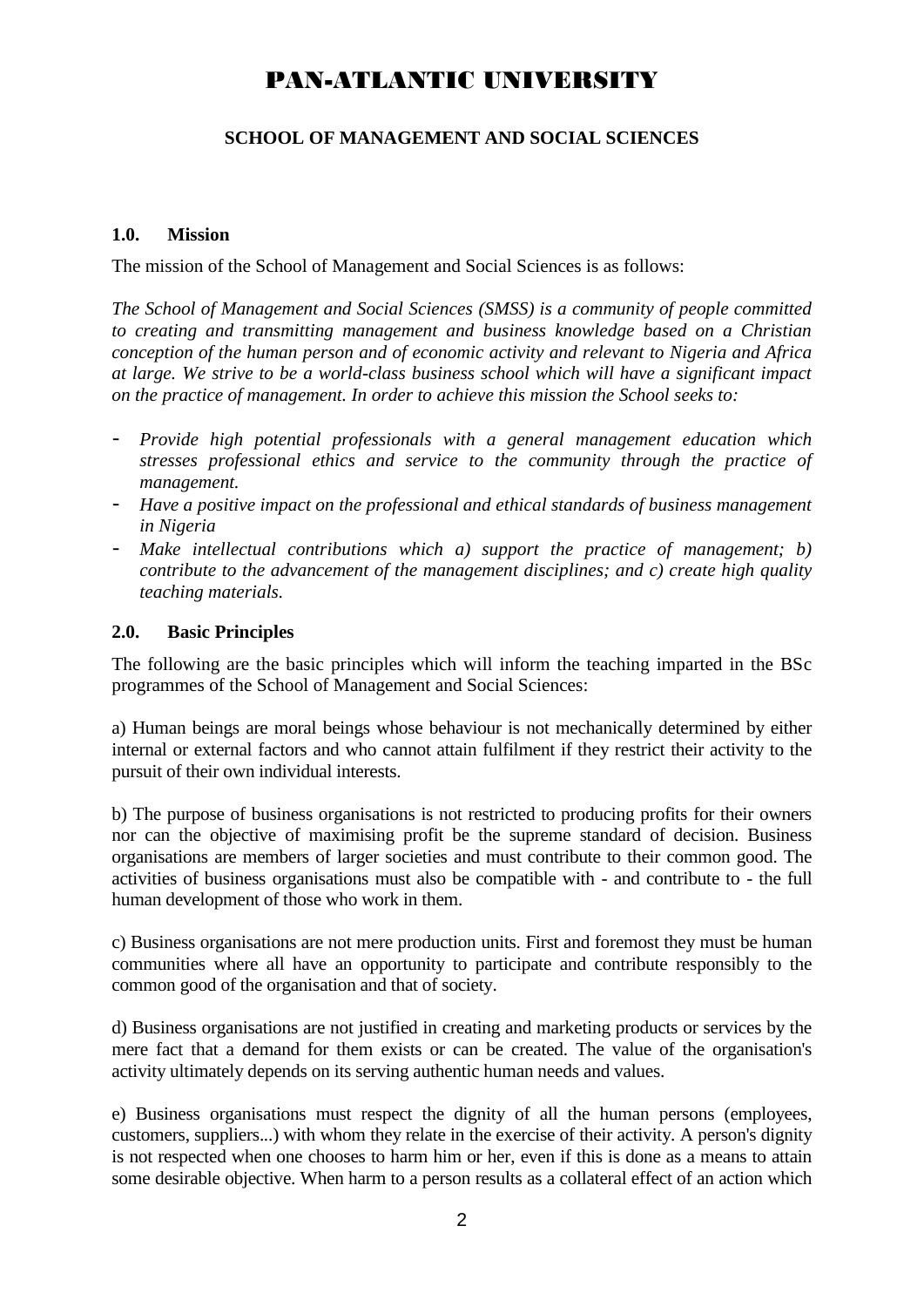pursues other objectives, the dignity of the person harmed is not respected if that action has been performed without a serious, proportionate reason.

# **3.0. Philosophy**

The philosophy of the Accounting programme is to strengthen the intellectual capacity of students in the accounting discipline so as to equip them with adequate knowledge needed for the preparation and auditing of financial statements and accounts and in the analysis of the issues in the private and public sector of the Nigerian economy. Students will become well formed accounting personnel who will contribute positively to the development of accounting practice.

Emphasis will be given to the knowledge of accounting science, critical thinking about, and in-depth analysis of business management information, and the acquisition of a capacity for ethical and competent professional performance.

# **4.0. Objectives**

The objectives of the Accounting programme are to:

- i. enable students develop the ability of using modern Accounting and Management techniques
- ii. enable students acquire the necessary professional competences required by Nigerian and International Accounting bodies.
- iii. produce graduates who are ethical and generally competitive in the global village, and develop an entrepreneurial spirit in them capable of generating self-employment to the overall economic development of the country.
- iv. develop graduates who are able and motivated to keep learning and updating themselves, with good critical reasoning skills and problem-solving skills.

# **5.0. Admission and Matriculation Requirements**

Candidates for the Bachelor of Science degree shall be accepted for a four-year programme through the Unified Tertiary Matriculation Examination (UTME) and for a three-year programme through direct entry. Admission into the four-year programme shall be based on the candidate's performance at both the UTME and the post-UTME screening of the Pan-Atlantic University. In addition, the candidate should have a General Certificate of Education (GCE) Ordinary Level pass, or its equivalent, with at least five credits that must include English Language and Mathematics.

Candidates with post-secondary school certificates such as Advanced Level GCE (two A'Level credits), OND, NCE, and IB (International Baccalaureate) as well as some experience in business organizations, shall be considered for the three-year Bachelor of Science programme through direct entry. They must submit to JAMB a Direct Entry form together with evidence of their credentials at the same time as they submit their application to PAU online.

# **6.0. The Semester Course System**

**6.1.** The undergraduate programmes will be run on the Semester Course basis. There shall ordinarily be two semesters in an academic year, except the University Council through Senate shall provide otherwise.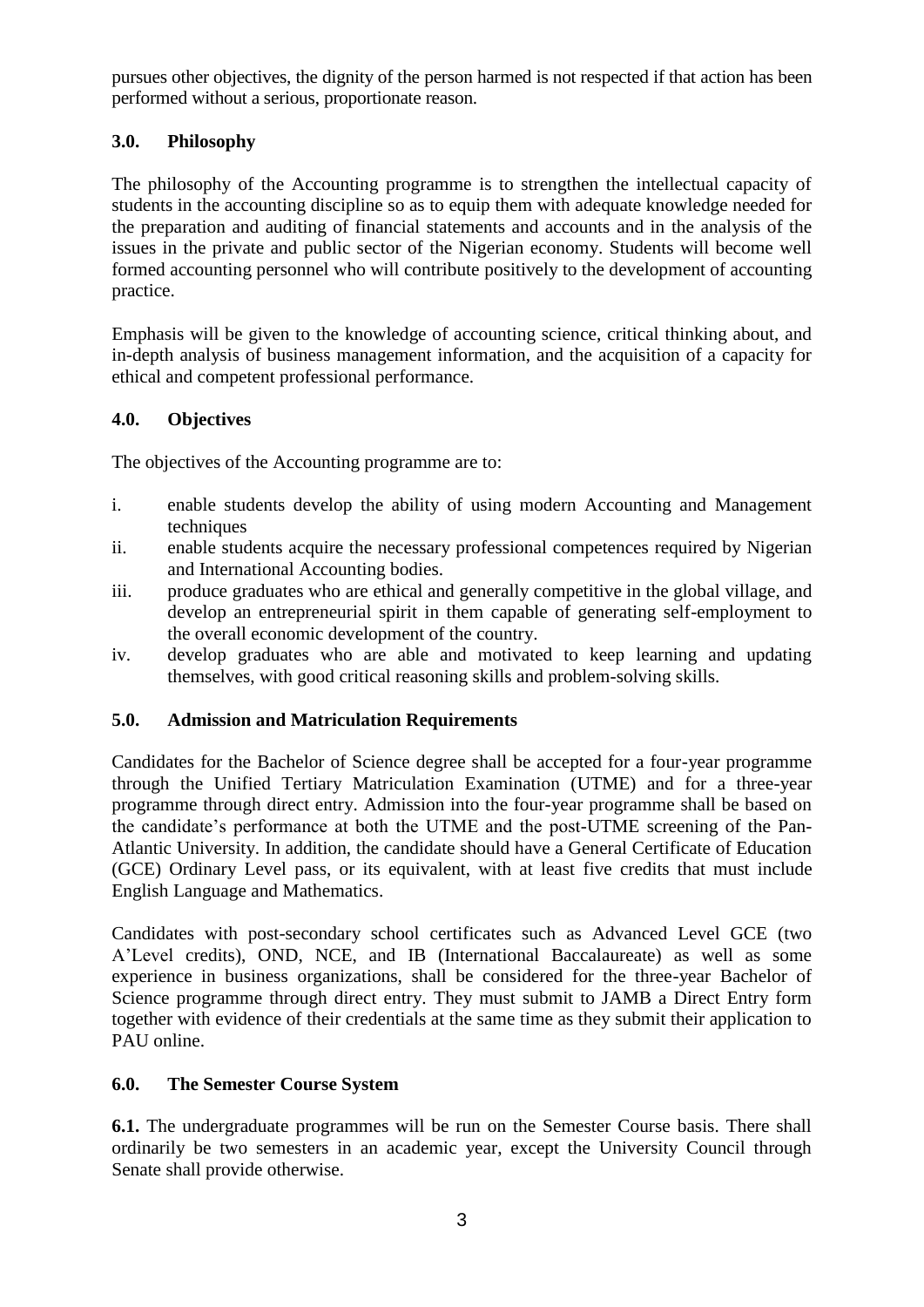**6.2.** Instruction in the programme shall be by courses.

**6.3.** There shall be four levels of courses in line with the years of study. Level or year I courses are 100, 101 etc. and Level II or year II courses are 200, 201 etc.

**6.4.** Students will be required to complete their registration for the courses within the period stipulated by the School. Amendment of this registration will be allowed through the addition or deletion of courses but it must take place within three weeks of the commencement of lectures.

# **7.0. Examinations and Grading System**

**7.1.** Students will be evaluated through a combination of Continuous Assessment Tests (40%), End-of-Semester Examinations (50%), Class participation (5%) and Percentage of Attendance (5%).

To be eligible to sit for any examinations, students will be expected to attend a minimum of 80% of the lectures of any course registered for. The School reserves the right to prevent any defaulting student from sitting for the relevant examination.

All courses registered for will be taken into consideration during the computation of results. Students will not be credited for courses which they did not register for even if they are inadvertently allowed to take the examinations and pass them.

Failure to take the examination in a course for which one has registered will attract a score of 0.0, which will have the consequent effect of lowering the student's Grade Point Average.

**7.2.** Special examinations to enable a student graduate may in exceptional circumstances be held by order of Senate.

| Per cent score | <b>Grade point</b> | <b>Letter Grade</b> |
|----------------|--------------------|---------------------|
| $70 - 100$     | 5.0                |                     |
| $60 - 64.9$    | 4.0                |                     |
| $50 - 59.9$    | 3.0                | $\subset$           |
| $45 - 49.9$    | 2.0                |                     |
| $0 - 44.9$     | 0.0                |                     |

**7.3.** Grades will be awarded based on the scores of the students as follows:

For the purpose of description, a score below 2 Grade Points constitutes a failure. The following qualifications shall be applied to the grades:

|   | Very Good        |
|---|------------------|
| B | Good             |
| C | Fair             |
| D | Pass             |
| F | Poor Performance |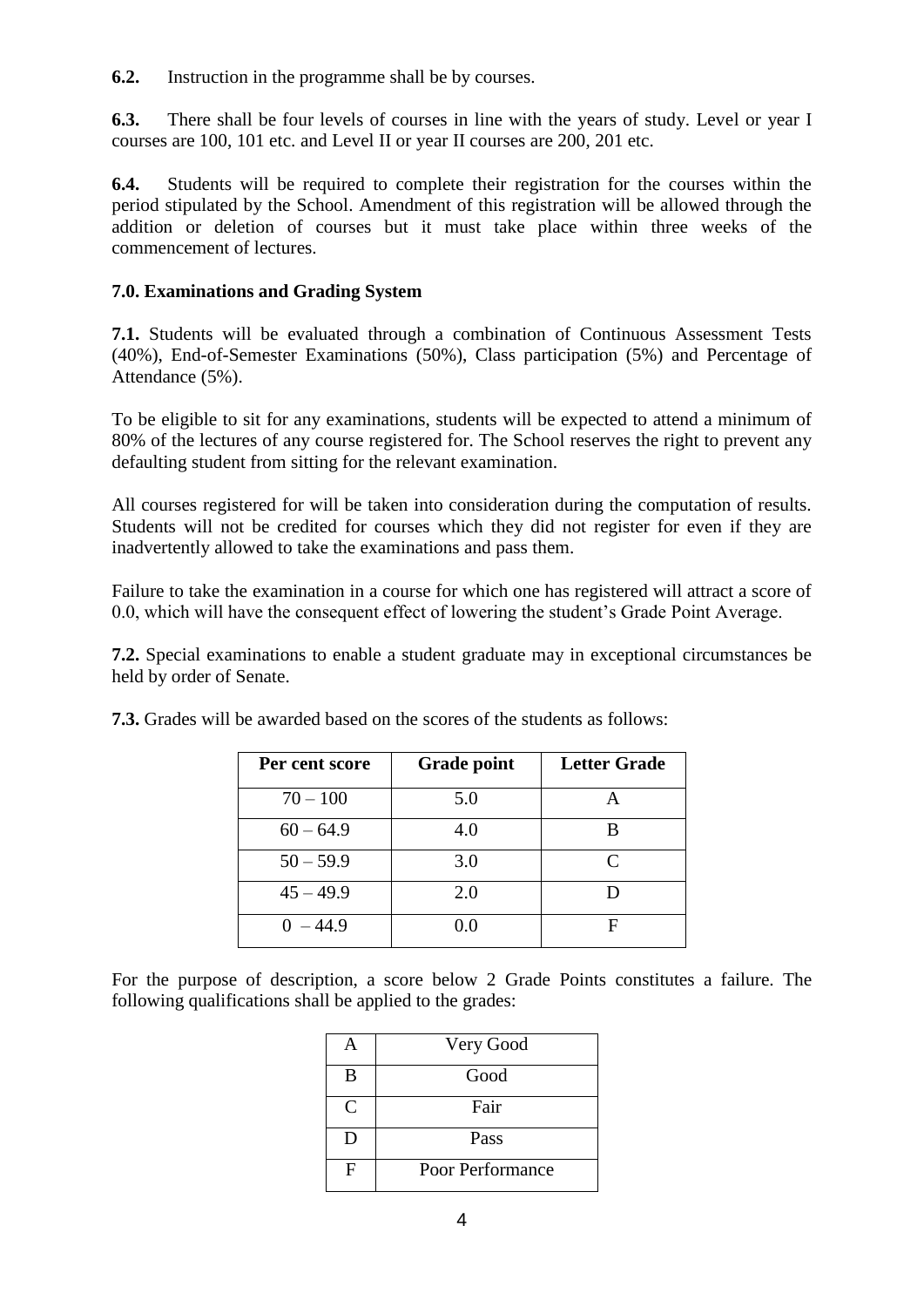To obtain the Cumulative Grade Point Average (CGPA) of the student, the grade point assigned to the mark obtained in each course is multiplied by the units of that course. The total from all the courses is added up to give the total weighted grade point. This total is then divided by the total number of units taken by the student to give the grade point average.

For the purpose of calculating a student's CGPA, grades obtained in ALL the courses, whether compulsory or optional and whether passed or failed, must be included in the computation.

# **8.0. Retention and Progression**

To remain in the School, students will be required to ensure that their CGPA does not fall below a certain minimum standard. A student must pass all the specified courses, and obtain a minimum CGPA of 1.5 at the end of every session. Any student who does not meet this requirement will be placed on probation. If after one year on probation the CGPA remains below 1.5, the student shall be asked to withdraw.

A student on probation should register for a maximum of 18 credit units.

# **9.0. Period of Study and Requirements for the Award of a Degree**

The normal period of study for a degree shall be eight semesters. The minimum number of course units for the award of a degree shall be 120.

The determination of the class of degree shall be based on the weighted grade points of all the courses taken. The award of the degree shall be dependent on the student having obtained a Cumulative Grade Point Average of at least 1.5 in addition to fulfilling other minimum requirements for an honours degree.

The following classes of degree are approved for the CGPA indicated:

| <b>Class of Degree</b>        | <b>Cumulative GPA</b> |
|-------------------------------|-----------------------|
| <b>First Class</b>            | $4.50 - 5.00$         |
| Second Class (Upper Division) | $3.50 - 4.49$         |
| Second Class (Lower Division  | $2.40 - 3.49$         |
| Third Class                   | $1.50 - 2.39$         |
| Fail                          | Less than 1.5         |

The maximum number of semesters for the award of an honours degree shall be twelve semesters.

# **10.0. Graduation Requirements**

To qualify for the award of a degree of Pan-Atlantic University, a student is required to have:

- i. Completed and passed the prescribed number of units including all compulsory courses specified by the University.
- ii. Completed and met the standards for all required and elective courses.
- iii. Obtained the prescribed minimum CGPA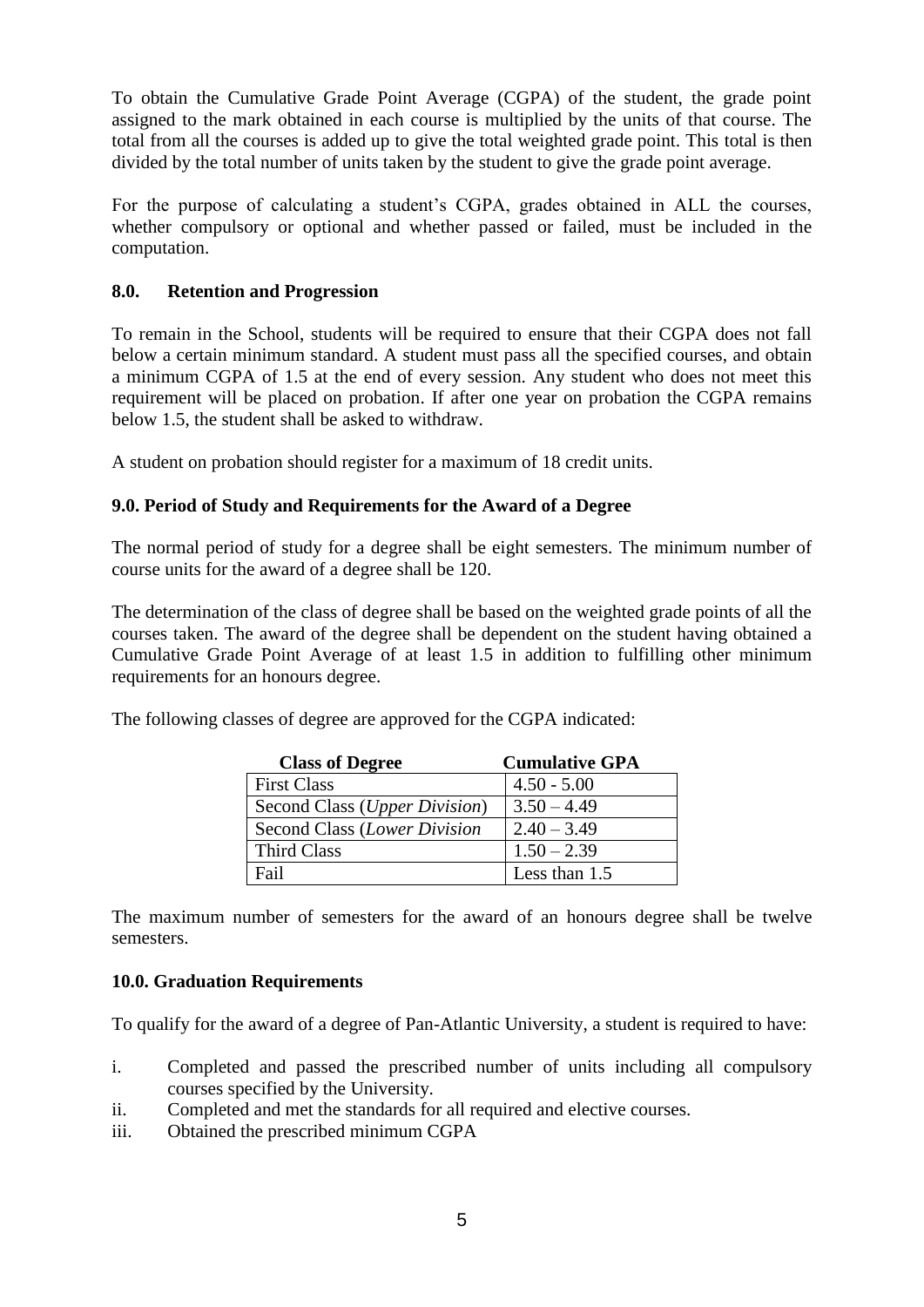# **11.0. CURRICULUM FOR B.Sc DEGREE IN ACCOUNTING**

### **Summary of Units by Level 1 st Semester 2 nd Semester Total** 100 Level 22 24 46 200 Level 23 24 47 300 Level 22 23 45 400 Level 21 24 45 **Total 88 95 183**

### 100 LEVEL FIRST SEMESTER

| <b>COURSE</b>  | <b>COURSE DESCRIPTION</b>                 | <b>STATUS</b>               | <b>UNITS</b> |
|----------------|-------------------------------------------|-----------------------------|--------------|
| <b>CODE</b>    |                                           |                             |              |
| <b>GST 101</b> | Communication in English I                | C                           | 2 units      |
| <b>GST 102</b> | <b>Introduction to Christian Theology</b> | C                           | 3 units      |
| <b>GST 103</b> | Use of Library, Study Skills & ICT        | $\mathcal{C}_{\mathcal{C}}$ | 2 units      |
| <b>GST 104</b> | Logic, Philosophy and Human Existence     | C                           | 3 units      |
| <b>ECO 101</b> | Principles of Economics I                 | $\mathcal{C}$               | 3 units      |
| <b>BUS 101</b> | Elements of Management I                  | $\mathcal{C}$               | 3 units      |
| <b>MAT 101</b> | <b>Business Mathematics I</b>             | $\mathcal{C}$               | 3 units      |
| <b>ACC 101</b> | Principles of Accounting I                | $\mathcal{C}_{\mathcal{C}}$ | 3 units      |
|                | <b>Total</b>                              |                             | 22 units     |

### 100 LEVEL SECOND SEMESTER

| <b>COURSE</b>  | <b>COURSE DESCRIPTION</b>                     | <b>STATUS</b>               | <b>UNITS</b> |
|----------------|-----------------------------------------------|-----------------------------|--------------|
| <b>CODE</b>    |                                               |                             |              |
| <b>ACC 102</b> | Principles of Accounting II                   | C                           | 3 units      |
| <b>ECO 102</b> | Principles of Economics II                    | C                           | 3 units      |
| <b>BUS 102</b> | Elements of Management II                     | C                           | 3 units      |
| <b>MAT 102</b> | <b>Business Mathematics II</b>                | C                           | 3 units      |
| <b>GST 105</b> | Communication in English II                   | $\mathcal{C}_{\mathcal{C}}$ | 2 units      |
| <b>GST 106</b> | History and Philosophy of Science             | C                           | 2 units      |
| <b>GST 107</b> | <b>World Civilizations</b>                    | C                           | 2 units      |
| <b>GST 108</b> | <b>Introduction to Quantitative Reasoning</b> | $\mathcal{C}_{\mathcal{C}}$ | 3 units      |
| <b>ICT</b> 101 | <b>Introduction to Computer Science</b>       | C                           | 3 units      |
|                | <b>Total</b>                                  |                             | 24 units     |

### 200 LEVEL FIRST SEMESTER

| <b>COURSE</b>  | <b>COURSE DESCRIPTION</b>     | <b>STATUS</b>               | <b>UNITS</b> |
|----------------|-------------------------------|-----------------------------|--------------|
| <b>CODE</b>    |                               |                             |              |
| <b>GST 201</b> | Communication in English III  | $\mathcal{C}_{\mathcal{C}}$ | 2 units      |
| <b>GST 202</b> | Philosophical Anthropology    | C                           | 2 units      |
| <b>ENT 201</b> | Entrepreneurship I            | $\mathcal{C}$               | 2 units      |
| <b>GOV 201</b> | <b>Elements of Government</b> | $\mathcal{C}_{\mathcal{C}}$ | 3 units      |
| <b>STA 201</b> | <b>Statistics I</b>           | $\mathcal{C}_{\mathcal{C}}$ | 3 units      |
| <b>ICT 201</b> | <b>Computer Applications</b>  |                             | 3 units      |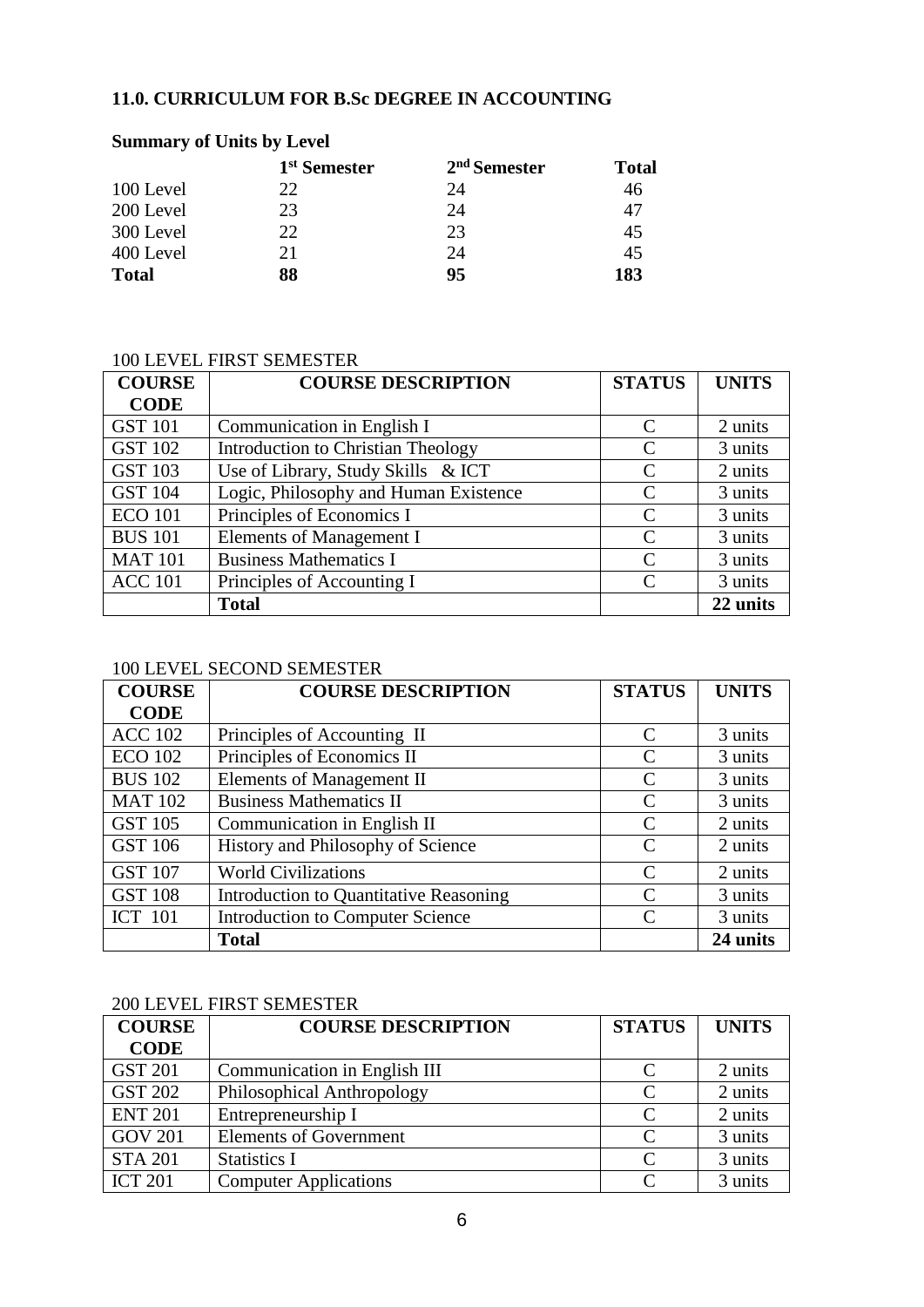| <b>FIN 201</b> | Introduction to Finance I | 2 units  |
|----------------|---------------------------|----------|
| <b>ACC 201</b> | Financial Accounting I    | 3 units  |
| <b>ACC 202</b> | Cost Accounting I         | 3 units  |
|                | <b>Total</b>              | 23 units |

# 200 LEVEL SECOND SEMESTER

| <b>COURSE</b>  | <b>COURSE DESCRIPTION</b>                     | <b>STATUS</b>               | <b>UNITS</b> |
|----------------|-----------------------------------------------|-----------------------------|--------------|
| <b>CODE</b>    |                                               |                             |              |
| <b>GST 203</b> | Communication in English IV                   | C                           | 2 units      |
| <b>GST 204</b> | Peace Studies, Conflict Resolution and Ethics | C                           | 3 units      |
| <b>ENT 202</b> | Entrepreneurship II                           | C                           | 2 units      |
| <b>BUS 201</b> | <b>Business Communication</b>                 | C                           | 2 units      |
| <b>ECO 201</b> | Micro and Macro Economics                     | C                           | 4 units      |
| <b>STA 202</b> | <b>Statistics II</b>                          | C                           | 3 units      |
| <b>FIN 202</b> | Introduction to Finance II                    | $\mathcal{C}$               | 2 units      |
| <b>ACC 203</b> | <b>Financial Accounting II</b>                | C                           | 3 units      |
| <b>ACC 204</b> | Cost Accounting II                            | $\mathcal{C}_{\mathcal{C}}$ | 3 units      |
|                | <b>Total</b>                                  |                             | 24 units     |

# 300 LEVEL FIRST SEMESTER

| <b>COURSE</b>  | <b>COURSE DESCRIPTION</b>              | <b>STATUS</b> | <b>UNITS</b> | Pre-           |
|----------------|----------------------------------------|---------------|--------------|----------------|
| <b>CODE</b>    |                                        |               |              | requisite      |
| <b>GST 301</b> | Communication in English V             | C             | 2 units      |                |
| <b>GST 302</b> | Life Skills and Personal Effectiveness | C             | 2 units      |                |
| <b>ACC 301</b> | <b>Advanced Financial Accounting I</b> | $\mathcal{C}$ | 3 units      | <b>ACC 201</b> |
|                |                                        |               |              | & 203          |
| <b>ACC 302</b> | <b>Management Accounting I</b>         | C             | 3 units      |                |
| <b>ACC 303</b> | <b>Taxation I</b>                      | $\mathcal{C}$ | 3 units      |                |
| <b>ACC 304</b> | <b>Accounting Theory</b>               | $\mathcal{C}$ | 3 units      |                |
| <b>FIN 301</b> | <b>Financial Management</b>            | C             | 3 units      |                |
| <b>LAW 301</b> | <b>Business Law</b>                    | $\Gamma$      | 3 units      |                |
|                | <b>Total</b>                           |               | 22 units     |                |

# 300 LEVEL SECOND SEMESTER

| <b>COURSE</b>  | <b>COURSE DESCRIPTION</b>               | <b>STATUS</b>               | <b>UNITS</b> | Pre-      |
|----------------|-----------------------------------------|-----------------------------|--------------|-----------|
| <b>CODE</b>    |                                         |                             |              | requisite |
| <b>GST 303</b> | Nigerian Peoples and Culture            | C                           | 2 units      |           |
| <b>ACC 305</b> | <b>Advanced Financial Accounting II</b> | $\mathcal{C}_{\mathcal{C}}$ | 3 units      |           |
| <b>ACC 306</b> | <b>Management Accounting II</b>         | C                           | 3 units      |           |
| <b>ACC 307</b> | <b>Accounting Laboratory</b>            | $\mathcal{C}$               | 3 units      |           |
| <b>ACC 308</b> | Auditing                                | C                           | 3 units      |           |
| <b>RES 301</b> | <b>Research Methods</b>                 | C                           | 3 units      | STA 201 & |
|                |                                         |                             |              | 202       |
| <b>LAW 302</b> | Company Law                             | C                           | 3 units      |           |
| <b>BUS 301</b> | <b>Business Ethics</b>                  | C                           | 3 units      |           |
|                | <b>Total</b>                            |                             | 23 units     |           |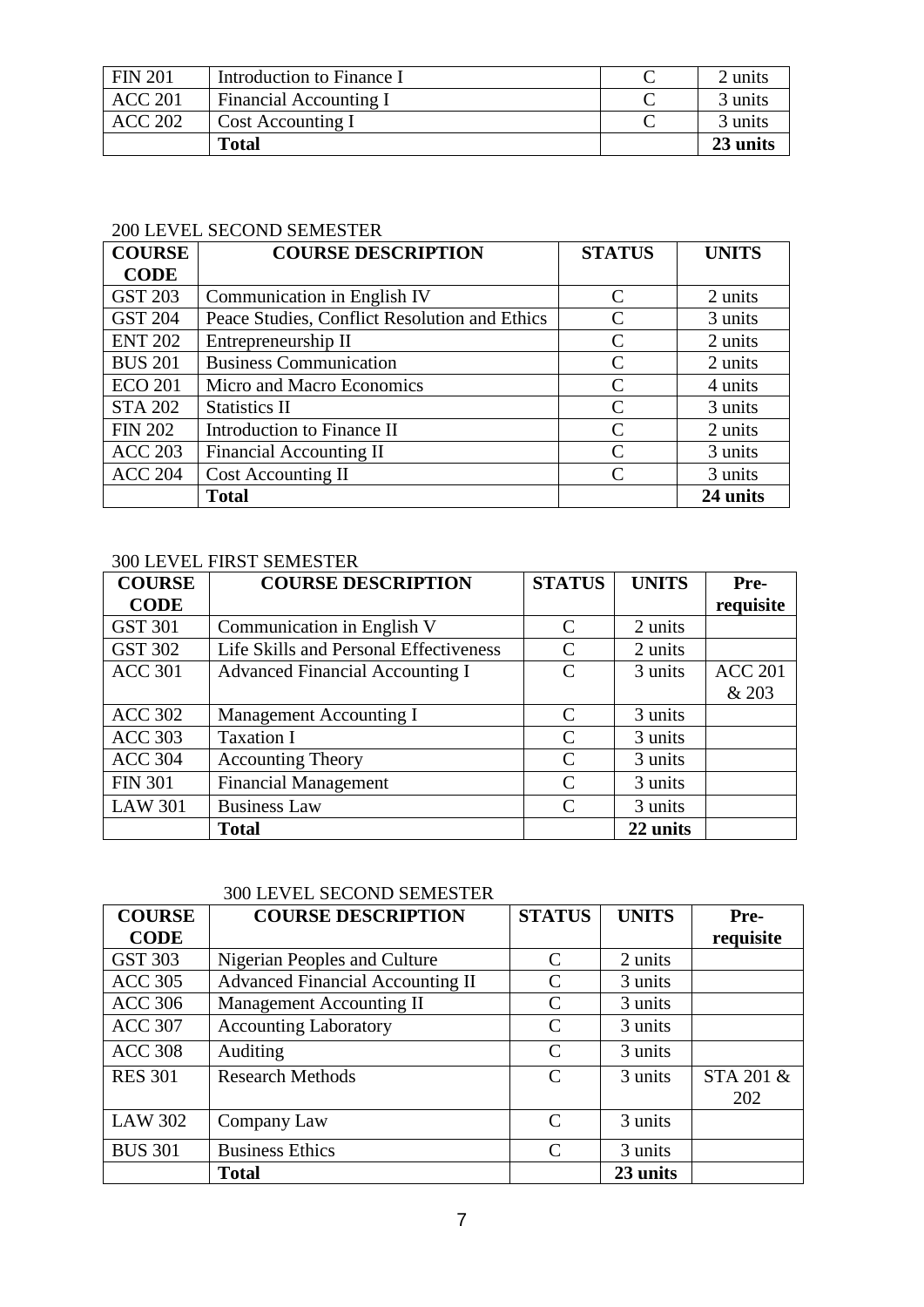# 400 LEVEL FIRST SEMESTER

| <b>COURSE</b>  | <b>COURSE DESCRIPTION</b>             | <b>STATUS</b> | <b>UNITS</b> |
|----------------|---------------------------------------|---------------|--------------|
| <b>CODE</b>    |                                       |               |              |
| <b>ACC 401</b> | Corporate Reporting & Ethics          | C             | 3 units      |
| <b>BUS 401</b> | <b>Production Management</b>          | C             | 3 units      |
| ACC404         | Taxation II                           | C             | 3 units      |
| <b>FIN 401</b> | <b>Strategic Financial Management</b> | $\mathcal{C}$ | 3 units      |
| <b>BUS 402</b> | Business Policy & Strategy I          | $\mathcal{C}$ | 3 units      |
| <b>ACC 403</b> | Multi-Disciplinary Case Study         | C             | 3 unit       |
| <b>MIS 401</b> | <b>Management Information Systems</b> | $\mathcal{C}$ | 3 units      |
|                | Internship                            | C             | 5 units      |
|                | <b>Total</b>                          |               | 26 units     |

### 400 LEVEL SECOND SEMESTER

| <b>COURSE</b>  | <b>COURSE DESCRIPTION</b>       | <b>STATUS</b>               | <b>UNITS</b> | Pre-           |
|----------------|---------------------------------|-----------------------------|--------------|----------------|
| <b>CODE</b>    |                                 |                             |              | requisite      |
| <b>RES 401</b> | Research Project in Accounting  | $\mathcal{C}$               | 6 units      | <b>RES 301</b> |
| <b>ACC 406</b> | Tax Management & Practice       | $\mathcal{C}_{\mathcal{C}}$ | 3 units      |                |
| <b>ACC 405</b> | <b>International Accounting</b> | $\mathcal{C}_{\mathcal{C}}$ | 3 units      |                |
| <b>ACC 407</b> | <b>Audit and Assurance</b>      | C                           | 3 units      |                |
| <b>ACC 402</b> | <b>Public Sector Accounting</b> | $\mathcal{C}$               | 3 units      |                |
| <b>BUS 403</b> | Analysis for Business Decisions | $\mathsf{C}$                | 3 units      |                |
| <b>BUS 404</b> | Business Policy & Strategy II   | $\mathcal{C}_{\mathcal{C}}$ | 3 units      |                |
| GST401         | Communication in French         | $\left( \right)$            | 2 units      |                |
|                | <b>Total</b>                    |                             | 24 units     |                |
|                |                                 |                             |              |                |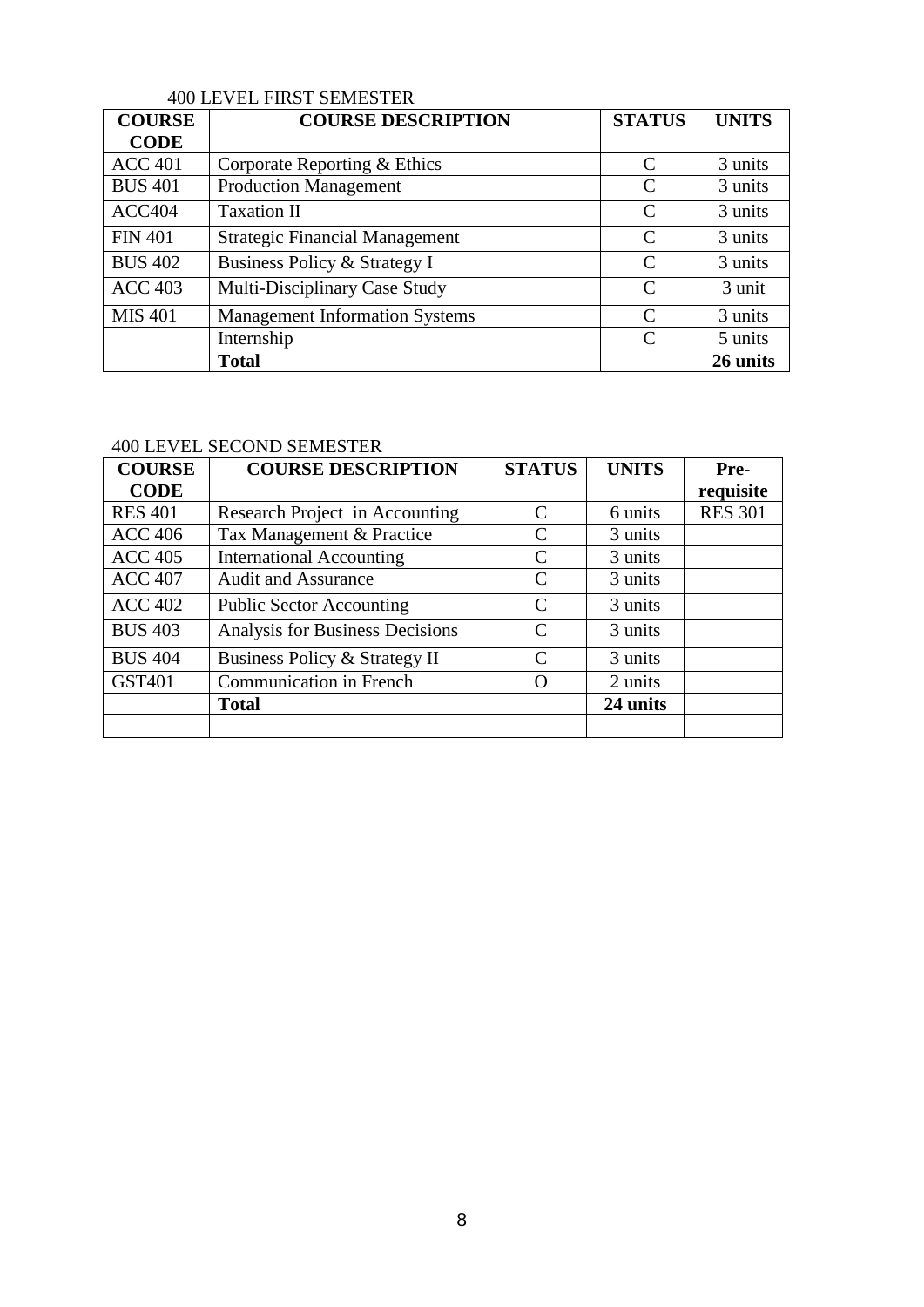### **12.0. DETAILED COURSE DESCRIPTION**

### **GST 101: COMMUNICATION IN ENGLISH I 2 credits**

Effective communication and writing in English. Language skills.This course is an overview of grammatical structure. Attention will be paid to the parts of speech (nouns, pronouns, verbs, prepositions, adjectives, adverbs, conjunctions, and interjections) as well as markers of noun (articles, quantifiers predetermines, demonstratives) and modality in verb use. The course will also study phrases and clauses, sentence structure, the sentence in use, punctuation, capitalization and spelling. It will provide an introduction to paragraph structure, critical thinking in writing, speech planning and organization.

### **GST 105: COMMUNICATION IN ENGLISH II 2 credits**

Communication in English II builds on the foundation laid by the first part of the course. It aims to strengthen the foundation and further understanding of the grammatical elements through increased writing and reading exercises. The course reviews the use of the parts of speech in writing as well as sentence construction, but it focuses in particular on difficult verbs, the gerund, voice, mood, agreement, high frequency spelling, punctuation, and the rules governing the use of capital letters. It will also provide guidelines on critical reading, summary writing, and speech writing while reviewing argument and paragraph structures.

### **GST 201: COMMUNICATION IN ENGLISH III 2 credits**

This course takes up a more advanced treatment of effective writing and reading in English Language. It provides a step-by-step guide to the entire writing process: the ideas gathering phase, planning, audience analysis, writing the drafts, and editing. The course will revisit the writing of paragraphs to consider anew paragraph structure and the editing of paragraphs. Essay writing is a key focus of the course, and the different types of essays will be studied: narrative, descriptive, expository, argumentative, and process explanation. Other forms of writing to be studied are journals, diaries, precis, and quick information style writing. Attention will be paid to ensuring clear understanding, eliminating wordiness, redaction style, connecting words, varieties of content, organization, sentence structure, diction, unity, cohesion, and use of language. Reading forms a important component of this course, and topics to be studied include: themes, phrase reading, participation, skimming and scanning, and the analysis of speeches. Other topics to be covered are phonemic awareness, phonics fluency, and vocabulary comprehension.

## **GST 203: COMMUNICATION IN ENGLISH IV 2 credits**

This course deals with the importance of business English and the different forms of its manifestation. The course will study different types of business writing (business letters, emails, reports, the executive summary, proposals, résumés, agenda, minutes, appraisal reports manuals and instructions, business proposals). It will also consider strategies for effective business communication, how to use persuasive language, and how to attain clarity as well as politeness in such writing. Other topics to be covered are: the interview, dialogue note taking, faxing and memos, engaging in conversation, listening, meeting and greeting, language of negotiations, telephone skills, making short presentations, cultural influence in our speech, introduction to protocol, asking questions, telephone etiquette, professional business letters and business vocabulary.

### **GST 301: COMMUNICATION IN ENGLISH V 2 credits**

This third year course is focused on academic writing. It pays some attention to how to find sources on line, in print and in the field, but its primary focus is how to write up the information that is obtained from these sources. Topics to be dealt with in this course are:

9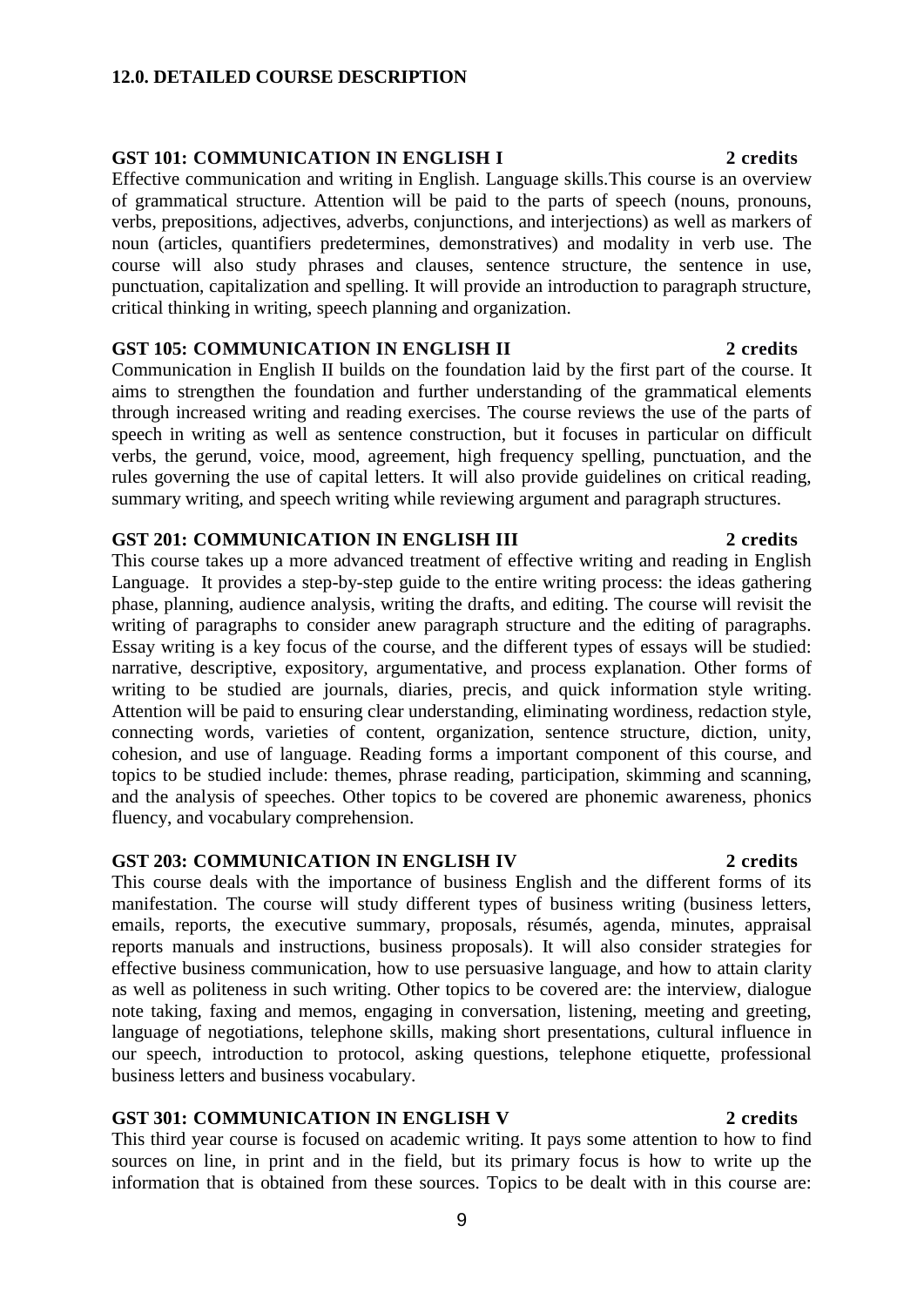10

**GST107: WORLD CIVILIZATIONS 2 credits** The course surveys the birth and spread of world civilizations from the Middle East. A historical and cultural survey of the civilizations in India and China.The Greek and Roman civilizations. The Byzantine Empire and the parallel rise of the Islamic religion and culture. Western Europe during the Early, High and Late Middle Ages - The founding of the Universities; The Renaissance; The Scientific Revolution and the Enlightenment; Liberalism; The industrial Revolution, Nationalism; Totalitarianism. The Modern World.

particular end. Topics include: logic and logical reasoning: the nature of reasoning: deduction and induction; the structure of argumentation; forms of fallacies; types of discourse; techniques for evaluating arguments; symbolic logic. Human existence contrasted with animal and material existence. **GST106: HISTORY AND PHILOSOPHY OF SCIENCE 2 credits** An introduction to the history and major branches of philosophy and the natural sciences

### and bad arguments, the capacity to think clearly and rationally, to engage in reflective and independent thinking and to reason logically, coherently and purposefully towards a

comprehension; note-taking and note-making; word processing. The use of dictionaries, encyclopaedia and other reference materials; the library and learning; organization of the library system; finding information in a library; database resources; bibliography and referencing techniques in the social sciences and humanities. Information Communication Technology: the use of the Internet and other digital resources: e-learning, e-materials, etc. Copyright and its implications.

### **GST 103: Use of Library, Study Skills and Information Communication Technology (ICT) 2 credits** Brief history of libraries, library and Education. University libraries and other types of

libraries. Study skills (reference services); reading and comprehension; listening and

The Existence of God. Revelation: the Bible. Supernatural Faith; God's Nature and Action. The Holy Trinity. Creation. Elevation to the Supernatural Order and original Sin. Jesus Christ, True God and True Man. The Incarnation. The Passion and Death on the Cross. The Resurrection, Ascension and Second Coming; The Holy Spirit, the Holy Catholic Church. The Communion of Saints and the Forgiveness of Sins. History of the Church. The Church and the State. The Resurrection of the Body and Life Everlasting. Introduction to the Liturgy and the Sacraments: Baptism and Confirmation, The Eucharist, Penance, Anointing of the Sick, Holy Orders, Marriage. Freedom, Law and Conscience. The Morality of Human Acts. Grace and the Virtues. The Person and Society. Personal Sin. The Ten Commandments. Prayer.

# **GST 102: INTRODUCTION TO CHRISTIAN THEOLOGY 3 credits**

bibliography, and an annotated biography; how to quote, paraphrase and summarize information adequately; analyzing and responding to sources; avoiding plagiarism and integrating sources. The course will also study the different referencing styles.

how to write a research paper; how to take useful research notes; how to create a working

# **GST104: LOGIC, PHILOSOPHY AND HUMAN EXISTENCE 3 credits**

# from the pre-Socratic to the present time. Man – his origin and nature. Man and his cosmic

### A brief survey of the main branches of Philosophy. Rudiments and dynamics of critical thinking as a major component of knowledge production. Such forms of knowledge as good

### environment: renewable and non-renewable resources. Man and his energy resources. The value and limits of science. Scientific methodology. Science and Technology in society and at the service of man. Science and human values. Elements of environmental studies.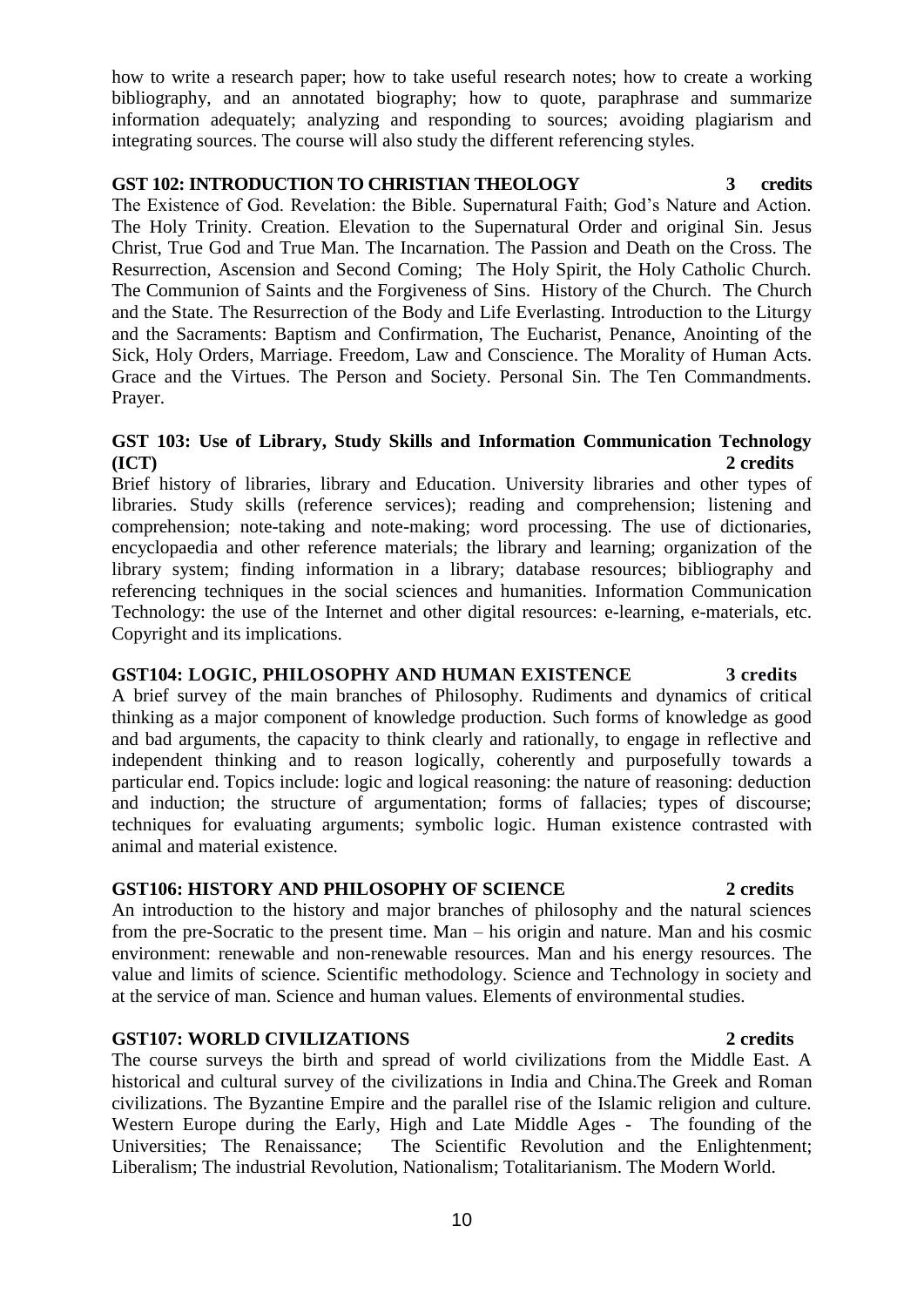# **GST 108: INTRODUCTION TO QUANTITATIVE REASONING 3 credits**

Thinking Critically: Living in the Media Age; Propositions and Truth Values; Sets and Venn Diagrams; Analyzing Arguments; Critical Thinking in Everyday Life. Approaches to Problem Solving: Working with Units; Problem-Solving with Units; Problem-Solving Guidelines and Hints. Numbers in the Real World: Putting Numbers in Perspective; Dealing with Uncertainty; Index Numbers; How Numbers Can Deceive. Managing Money: Taking Control of Your Finances; The Power of Compounding; Savings Plans and Investment; Loan Payments, Credit Cards and Mortgages; Income Taxes; Understanding the Federal Budget. Statistical Reasoning: Fundamentals of Statistics; Statistical Tables and Graphs; Graphics in the Media; Correlation. Putting Statistics to Work: Characterising Data; Measures of Variation; The Normal Distribution; Statistical Inference. Probability: Living with the Odds: Fundamentals of Probability; Combining Probabilities; The Law of Large Numbers; Assessing Risk; Counting and Probability. Exponential Astonishment: Growth: Linear versus Exponential; Doubling Time and Half-Life; Real Population Growth; Logarithmic Scales. Modeling of Our World: Functions: The Building Blocks of Mathematical Models; Linear Modeling; Exponential Modeling. Further Application of Maths.

# **GST202: PHILOSOPHICAL ANTHROPOLOGY 2 credits**

An introduction to the philosophical basis of considerations about the human person. The course seeks to establish what the human person is. With the aim of bringing the students to a due appreciation of the human reality, a study will be made of the human potencies and faculties, such as the understanding, the imagination, and the will. Particular attention will be paid to human rationality and freedom, qualities which, among others, set the human person apart from other material beings. Fundamental questions about the relations between human nature, religion and culture, as well as the basis of the dignity of the human person will also be dealt with. A study will also be made of various conceptions of the person which are based on ideology.

# **GST204: PEACE STUDIES, CONFLICT RESOLUTION AND ETHICS 3 credits**

Basic concepts in peace studies and conflict resolution. Peace as a vehicle of unity and development. Conflict issues. Types of conflict. Root causes of conflicts and violence in Africa. Peace building. Developing a culture of peace. Peace mediation and peace-keeping. Role of international organizations in conflict resolution. (ECOWAS, AU, UN etc.) Human fulfilment and its main dimensions. Analysis of human actions. Ethical principles. Moral Absolutes. Virtue ethics, natural law. Consideration of some specific ethical issues: euthanasia, abortion, environmental ethics. Pacifism versus the just war tradition.

# **GST302: LIFE SKILLS AND PERSONAL EFFECTIVENESS 2 credits**

This course provides practical strategies for improving self-management skills in order to develop one's effectiveness. It will dwell on how to manage difficult situations, maintain a sense of purpose and direction under pressure and develop the confidence to manage a wide range of situations and people. Through this course, the students will learn to make the most of all the personal resources at their disposal. They will be taught to harness their personal talents, energy and time, relative to what is most important, and then to channel the outcomes to achieve what is desirable. It focuses on such practical matters as personal development; interpersonal communication; etiquette and good manners; health and hygiene; money management; work and career.

# **GST303: NIGERIAN PEOPLES AND CULTURE 2 credits**

Study of Nigerian history, culture and arts in pre-colonial times. Cultural areas and their characteristics. Evolution of Nigeria as a political unit. Culture is a way of life and persons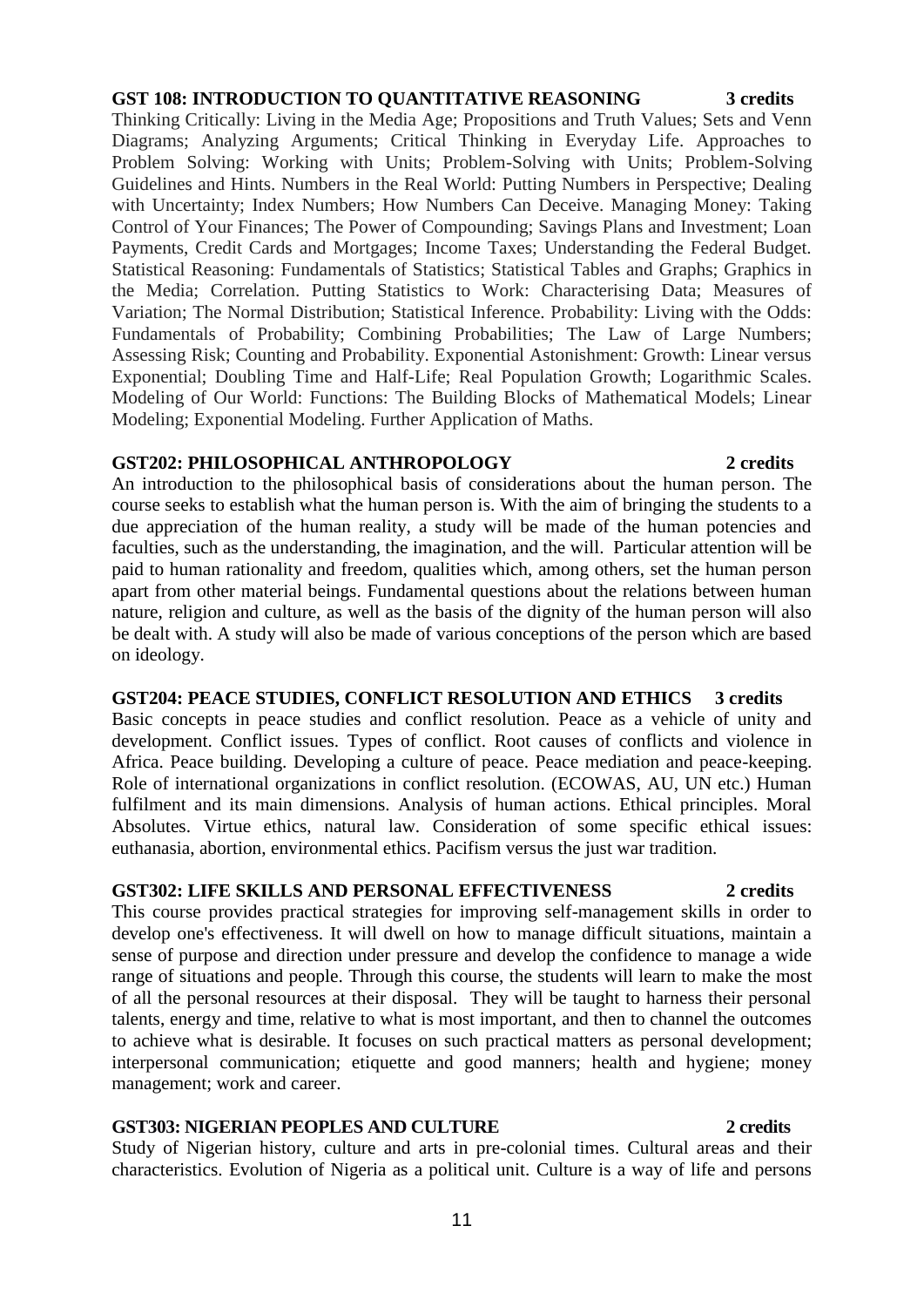12

are defined by the cultures within which they live. An understanding of persons thus requires a knowledge of their culture. The course studies the ways of life of people in Nigeria. It examines the customs, traditions, beliefs, and values of various groups. While particular emphasis shall be placed on the various cultures found within Nigeria, a survey of the history and culture of people of the great empires of ancient and pre-colonial Africa will be made, together with a study of Africa today and the African image in the contemporary world.

# **ACC 101: PRINCIPLES OF ACCOUNTING I 3 credits**

The nature, scope and purpose of accounting. The role of Accountants in Business Organisations. The accounting function and its relationship with the information system of an organizations. Users and uses of accounting information. Basic concepts and conventions of accounting. Accounting procedure and systems. The Accounting Equation. Source Documents and Subsidiary Books (Day Books, Journal and Cash Book,). Double entry book-keeping systems. The trial balance and correction of errors; Classification of expenditure between capital and revenue. Methods of recording accounting data: Manual and mechanical. Bank reconciliations statement. Introduction to financial statements (Preparation of simple final accounts of a sole trader). End of year adjustments in final accounts, e.g. prepayment, accruals, provisions and reserves etc.

# **ACC102: PRINCIPLES OF ACCOUNTING II – 3 credits**

Asset acquisition and asset register, Accounting for depreciation and disposal of fixed assets. Bad debts and provision for bad and doubtful debts. Provision for discount allowable and receivable. Manufacturing account, Departmental Account. Types and correction of errors, uses of suspense account. Analysis and interpretation of final accounts of sole traders. Control accounts/self balancing ledgers and their uses. Incomplete records and single entry book-keeping. Accounts for non-profit making organizations. Inventory valuation methods e.g. FIFO, etc

# **ACC201: FINANCIAL ACCOUNTING I 3 credits**

Review of double entry principles. Vertical presentation of financial statement: Difference between tabular and vertical presentation of financial statement; reason/purpose of vertical presentation of financial statement, Partnership business and partnership accounting: Profit or loss appropriation account; Partners current account and capital accounts; Admission and retirement of partners; Revaluation of assets, goodwill and premiums in partnership; change in partnership; Dissolution of partnership; Introduction to company account; share capital: Issue of shares and debenture; Preparation of unpublished final accounts of limited liability companies; Interpretation, uses and limitations of accounting ratios; Redemption of shares and debentures; the use of sinking fund; preparation of financial statement for a limited liability company.

# **ACC203: FINANCIAL ACCOUNTING II 3 credits**

Review of Redemption of shares and debentures, and the use of sinking fund. Consignment accounts, goods on sale or return; royalties account; containers account; underwriters accounts; units trust accounts; Hire purchase accounts; joint venture; bill of exchange; Investment account; stock valuations and computation of insurance claims. Departmental accounts. Accounts of Banks and insurance companies in line with Bank and other financial Institutions Act. Pension and provident fund accounts. Estate agencies and property companies account; Farmers accounts.

# **ACC202: COST ACCOUNTING I 3 credits**

Nature; scope and functions of cost and management accounting; difference between cost accounting and financial accounting; presentation of Cost information; coding for costs, cost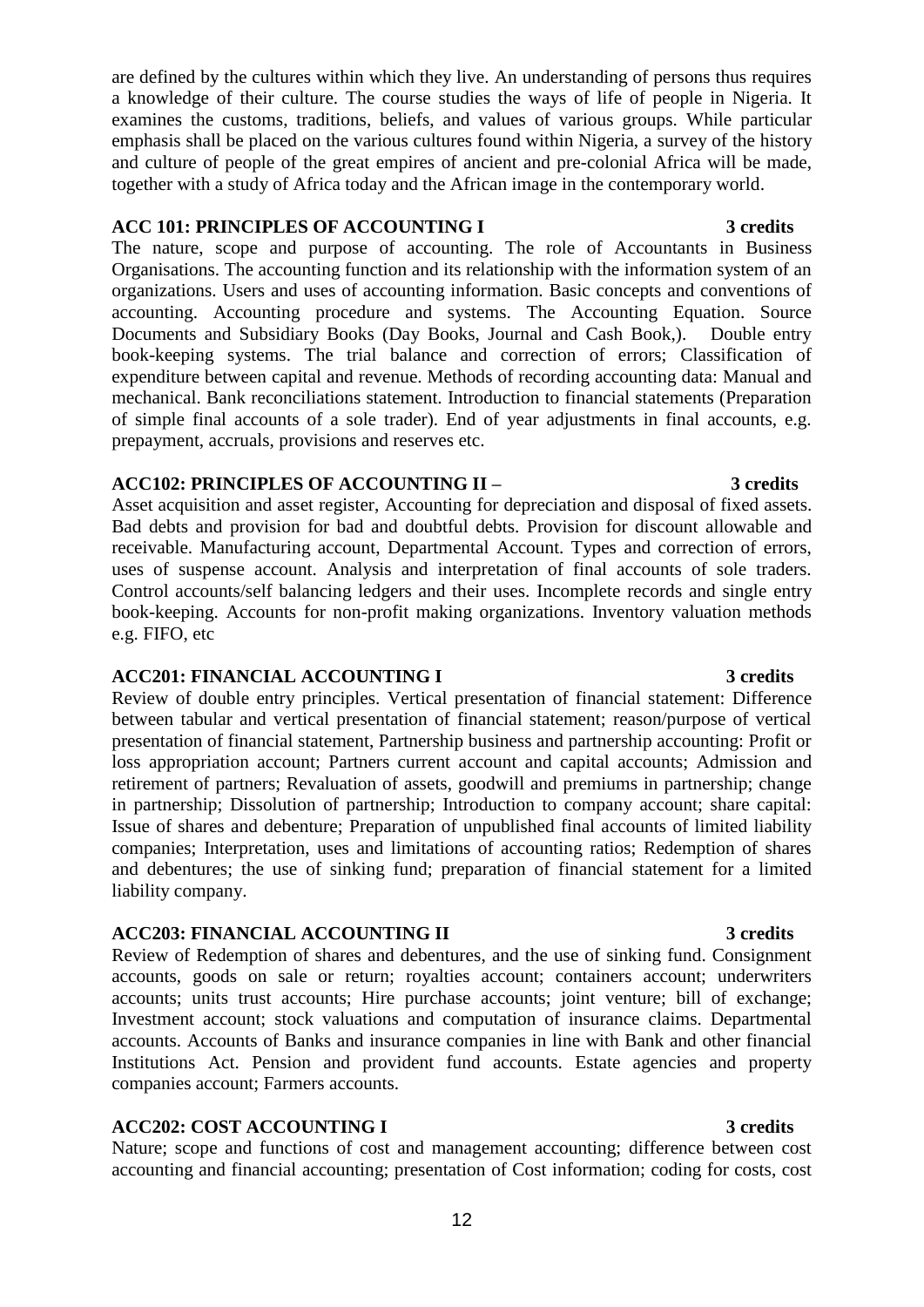estimation techniques; material; labour and overhead costing; process costing; objective, benefits and problem; difference between process costing and job costing; accounting treatment for scraps, Wastes, Normal Loss, abnormal Loss and Abnormal Gain. Treatment of Joint and by product. Cost Accounting for Labour cost – Factors to be considered in Fixing Wages; Methods of remuneration: Premium and Bonus System. Cost Accounting for Overheads: Types of Overheads, Overhead Apportionment, Reapportionment of Service department's Overheads; Overhead Absorption – Treatment of over and under applied overheads. Methods of Costing: Process costing – Process Account, General principle of process gain and loss.

### **ACC204: COST ACCOUNTING II 3 credits**

Cost Volume profit Analysis; Uses and Assumptions, Cost Volume Profit Analysis by graphical method; break-even chart and profit volume ratio. Marginal and Absorption costing; definition, characteristics and uses. Application of the Marginal costing techniques: types of decisions, optimal product Mix and constraints, special pricing method, opportunity cost concept. Budgets and Budgetary Control: What is budget, benefits and steps in budgeting process, objectives of budgetary control, similarities between budgeting control and standard costing, Budget and cash budget. Standard costing and variance: Types of standards, revision of standards, needs for variance analysis. Basic variance: Direct Material, Direct Labour and Overheads. Behavioral aspects of cost accounting, Presentation of Cost information.

## **ACC301: ADVANCED FINANCIAL ACCOUNTING I 3 credits**

Advanced partnership account; amalgamation and absorption of partnership; piecemeal realization; conversion to limited liability company; purchase of business. Published financial statement in line with CAMD 1990 and IFRS. Different formats for published accounts, content of published financial statement, published balance sheet, published profit or loss account, notes to publish accounts, preparation of published accounts for services and nonservice organization. Value added statement: meaning of value added and purpose of value added statement, difference between value added statement and conventional profit statement, advantages and disadvantages of value added statement. Statement of cash flow: difference between cash flow statement and statement of sources and application of funds, purposes and uses of cash flow statement for service and non-service organizations. Share and business valuation: purposes of share and business valuation, methods of shares and business valuation, valuation of shares and business various organizations. Accounting standards: difference bodies for the issue of accounting standards; types and procedures for issue of accounting standards; introduction to IFRS; application of accounting standards (IFRS) to financial reporting.

# **ACC305: ADVANCED FINANCIAL ACCOUNTING II 3 credits**

Group accounts: provisions of CAMD 1990 in respect of Group accounts, definition of various terms in group accounts, consolidated balance sheet, consolidate profit or loss accounts, associated companies and subsidiaries, group statement of cash flow, foreign subsidiaries, foreign currency translation: definition of various terms, various Methods of translation, treatment of various items in foreign currency translation, foreign branch account, foreign joint venture accounts. Company re-organization: Internal Re-organization: purposes for Re-Organization, capital Reduction, treatment of various items where a scheme of reduction have been formatted, principles to be applied where there is a need to suggest scheme of capital reduction. External re-organization: Merger, takeover, absorption, amalgamation, bankruptcy and liquidation. IFRS in Group Accounts, company reconstructions including mergers and acquisitions.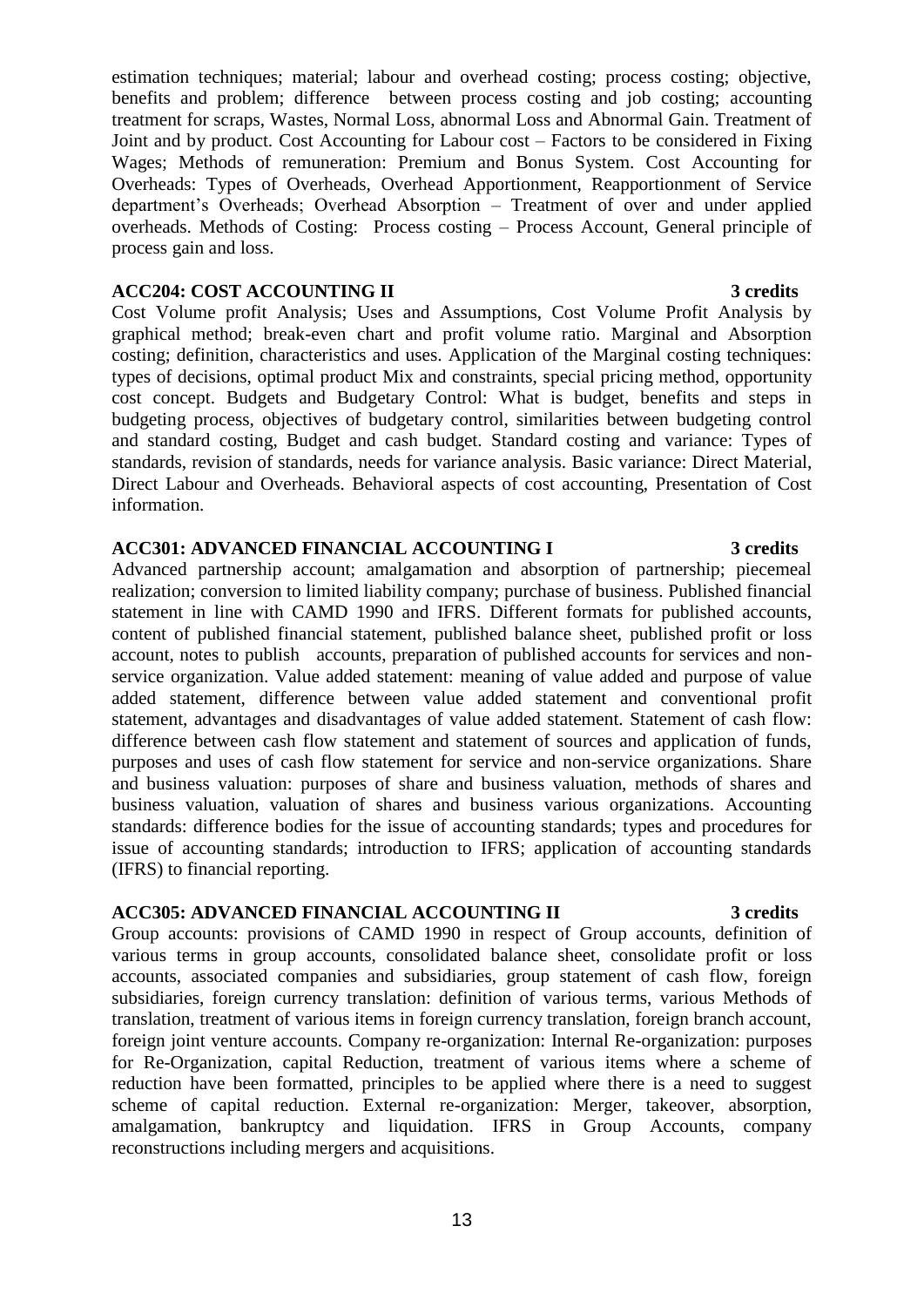### **ACC302: MANAGEMENT ACCOUNTING I 3 credits**

Introduction to Management accounting: Management Accounting as a management information system, scope of management accounting, management accounting in the organization, management accounting and financial accounting compared. Capital budgeting under certainty: Project appraisal Technique, Traditional method (pay back, ARR), DCF method (NPV, IRR), NPV Vs IRR, capital budgeting under risk and uncertainty: introduction, adjusting for risk and uncertainties. Marginal costing technique: Accept or reject situation, Minimum pricing policy, optimal product mix; Budget – preparation of operational or functional budget, such as sales budgets, purchases budget, production budget, material usage budget, expenses budget, master budget – cash, income statement budget and budgeted balance sheet. Behavioural aspect of budgeting: introduction, reasons for Low level of success in budget, overcoming problems of budgeting.

### **ACC306: MANAGEMENT ACCOUNTING II 3 credits**

Transfer pricing system: introduction, objectives of transfer pricing, broad categories of transfer pricing method, dual transfer pricing system, international transfer for pricing, leaning curve theories: Conditions for operation of Learning Curve, leaning curve procedures, advantages of learning curve theory, limitations of learning curve theory. Performance evaluation in decentralized organization: decentralization & centralization, responsibility accounting, measure of divisional performance; budgeting improvement techniques: Zero based budgeting (ZBB), continuous or Rolling Budget, fixed and flexible budget. Standard costing & variance analysis: Advance Basic Variance Disposition of variance, planning & operational variance, reconciliation of variance.

### **ACC303: TAXATION I 3 credits**

Income Tax Administration of Nigeria: Structure and procedures, returns, assessments, appeal, postponement, collection; with reference to necessary legislations; Distinction between taxation of income and taxation of capita; Personal Income Tax: the law and practice of Income tax relating to individuals, exemptions, settlements, trusts, and estates; Partnership income assessment, treatment, of losses, computation of assessable income; Commencement and cessation of trade or business. Company Taxation – the principles and scope of Company taxation. Capital gains tax persons liable, Chargeable Assets, disposal, consideration, allowable expenditure, artificial transactions, exemption and relief, roll over relief; Small company provisions including definitions, computations and exemptions.

### **ACC404: TAXATION II 3 credits**

Business Taxation - Computation of tax, loss relief and capital Allowances (including change of date of fiscal year, and loss of office) with particular reference to companies. Reliefs for small companies and pioneers companies; Capital transfer, tax – transfer, intervivos and transfer on death, and computation of transfer. Petroleum Profit Tax (PTT): Structure and procedures, returns, assessments.

### **ACC308: AUDITING 3 credits**

The nature and purpose of audit; Role of internal audit, appointment and responsibilities; External audit, appointment and responsibilities, dismissal, resignation, rights and duties, Independence of auditors, qualities of auditors, others services provided by auditors, statutory and regulatory guidelines; Concept of "true and fair view", "independence of auditor"; Relationship of auditors to directors, shareholders and other financial statements' users.

Audit Planning – Initial review of accounting system, evaluation of internal control system and procedures, development of an audit programme, audit procedures – vouching of accounts, verification of assets, sampling techniques, flow charting, stock taking procedures, letter representation. Audit Report: statutory requirements of audit report (Companies Act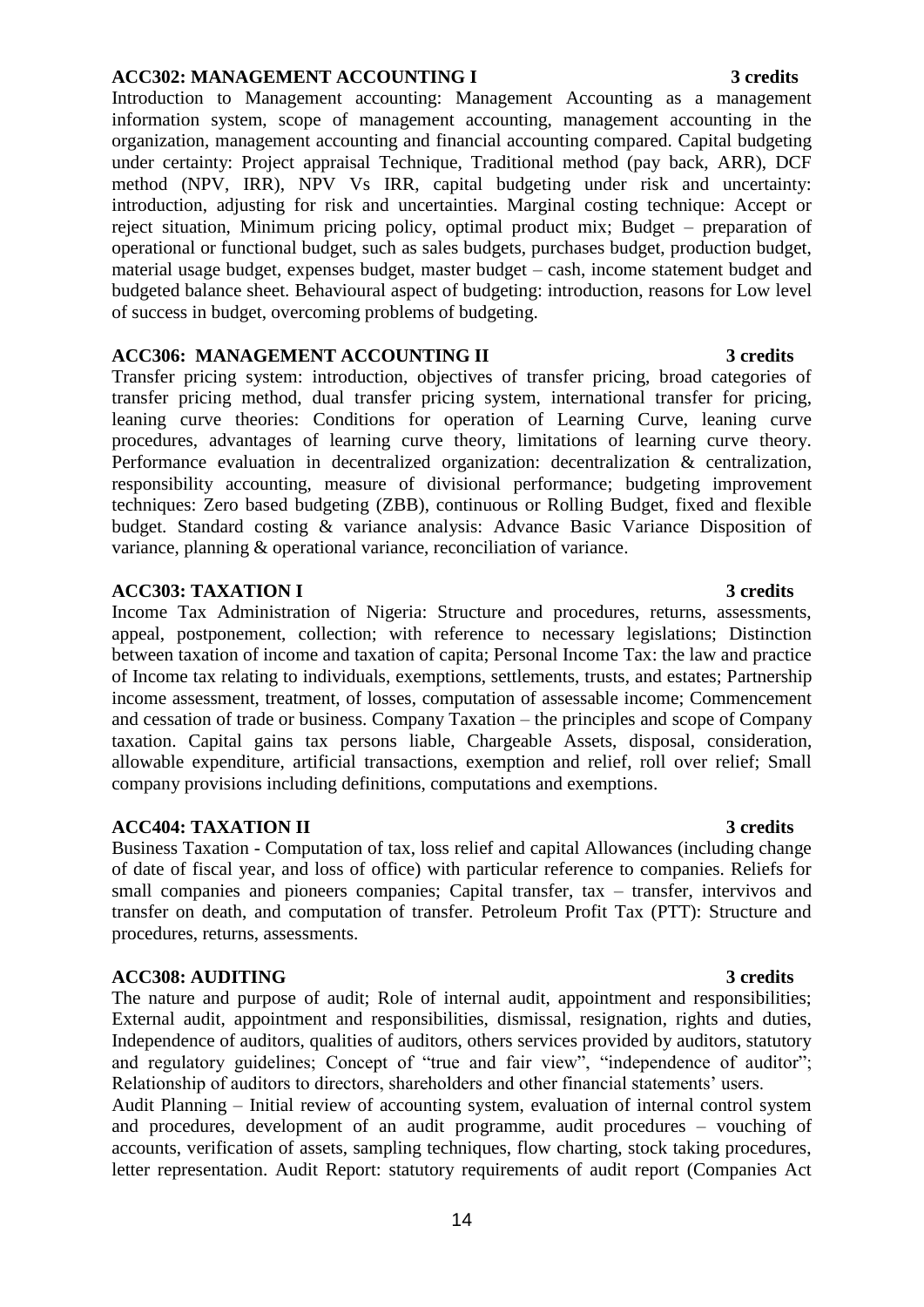1968). Qualified report, qualified privilege, domestic report or management letter professional requirements, duties and powers under statue and case law; Independence and ethical considerations. Types of errors and irregularities, fraud and responsibility for fraud prevention.

## **ACC304: ACCOUNTING THEORY 3 credits**

Foundations of accounting theory (nature, history and development of accounting theory). Historical background of accounting profession in Nigeria : pre-institute of chartered accountants of Nigeria period; the institute of chartered accountants of Nigeria; the Financial Reporting Standard Boards (FRSB); Source of accounting standards in Nigeria; International Financial Reporting Standards (IFRS).Conceptual consideration in financial reporting, objectives of financial reporting, developing a financial reporting framework, purpose of financial reporting. Value and Income measurement, capital, revenues, expenses, gains and losses; Criteria for selection of income measurements. Current assets and current liabilities, the objectives of assets and liabilities classification, working capital, current assets and measurement. Non current assets and their valuation, nature of Non current assets, concepts of depreciation, intangible assets — nature, characteristics, repairs/replacement versus depreciation, evaluation of various depreciation methods. Measurement of stock, nature of stock, objectives of stock measurement, determination of stock, methods of stock valuation.

# **ACC401: CORPORATE REPORTING AND ETHICS 3 credits**

Perspectives on external reporting: The classical perspectives, ecological perspective and market perspectives; IFRS and its implication on reporting. Format and concept on income statement, statement of financial position five year financial summary, notes to the account, supplementary information and abridged financial statement. Earnings per share (basic, adjusted and Practice of Entrepreneurship diluted).Statement of accounting policies, value added statement: form and contents, cash flow statement: form and contents; fair value accounting, current cost accounting; Accounting for taxations: deferred taxation. Financial reporting by banks and insurance companies; financial statement analysis.

Philosophy of Accounting Ethics and Values. Concepts of Accounting Ethics and Values; Culture and Issues in Accounting, Ethics and the Law, compliance with standards and development; relationship with fellow members, joint engagements, special assignments and other assurance services. concept of integrity, obligation, independence, public expectations; ethical standards and professional responsibilities, independence, confidentiality, objectivity, securing professional work, consultancy, succession arrangement, disciplinary procedure ;consequences of unethical behaviour to the individuals, the professions and the society at large; dimensions of Accounting and Business Ethics: General Business Ethics, Professional Ethics,

# **ACC406: TAX MANAGEMENT AND PRACTICE 3 credits**

Value Added Tax (VAT): payable or receivable for individuals entities in business Double Taxation Relief; Accounting for Oil and Gas companies, double taxation relief, pioneer legislation, value added tax and withholding tax, continuous assessment, tax management in Nigeria (with current issues). Requirements for audit in the public sector and the role of the Audit General; Concepts of governance in the public sector; Value for money audit; Issues for government of tax collection, tax avoidance and tax evasion.

Process, regulations and operation of the tax administration process including: The role of the Commissioner, Documentation and registration; Audit and information collection, Interest and penalties, offences, recovery of tax, third party liability, proceedings, refunds.

Local and international context regarding suitable arrangements to conduct business from a tax perspective.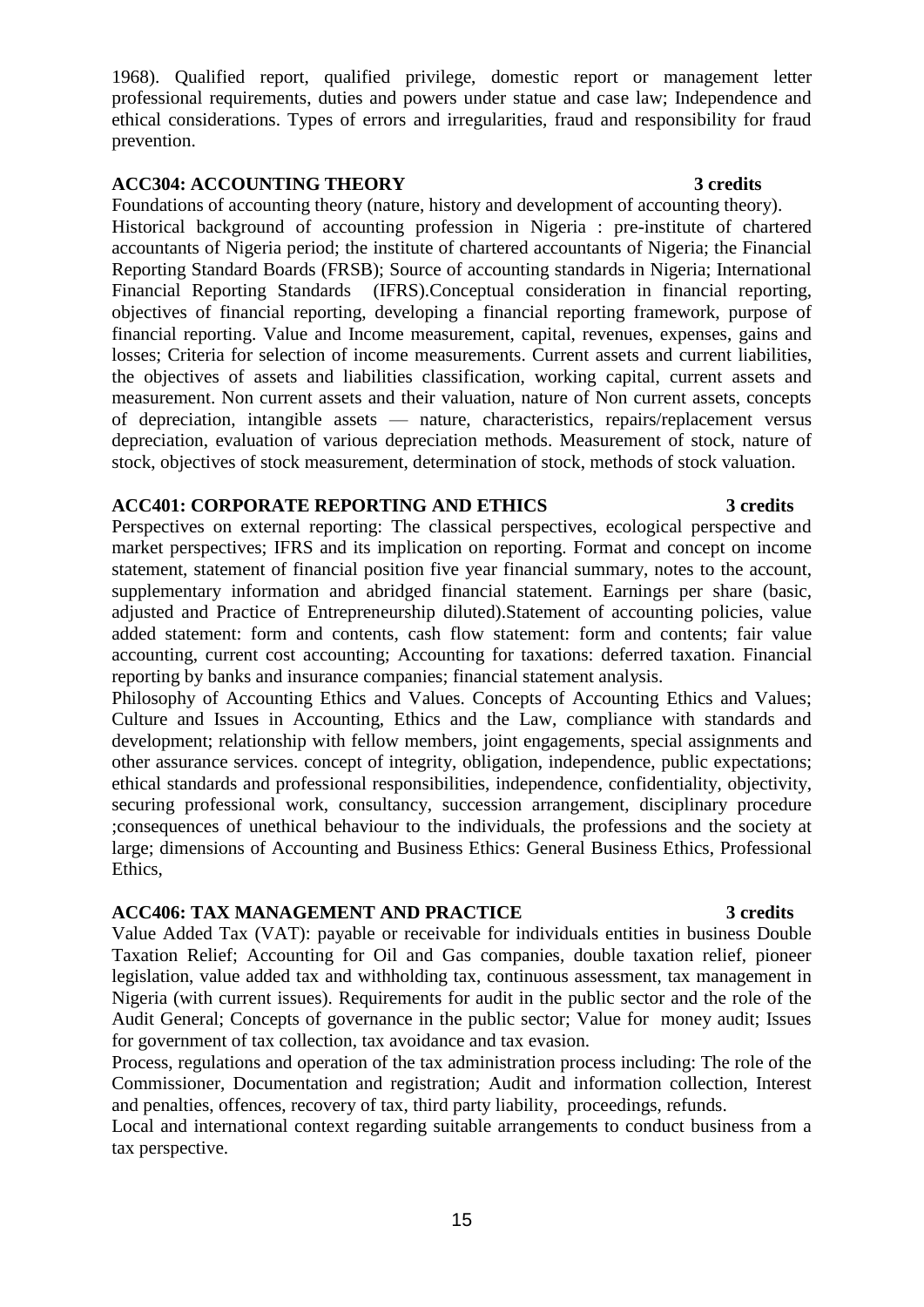### 16

# **ACC405: INTERNATIONAL ACCOUNTING 3 credits**

International Accounting and Development, concepts of international and global accounting, International Accounting organizations, International Accounting Standards; Preparation, translation and analysis of financial statements of multinational companies; Accounting and control problems of foreign companies. Method of transfer of dividend, cost of foreign products, funds for foreign directors, International Taxation, International Transfer Pricing.

## **ACC407: AUDIT AND ASSURANCE 3 credits**

Audit planning and memorandum, factors for consideration in audit planning, Development of audit strategy, Audit risks, standards for assurance engagement, performance and reporting standards, Specialised audit: farmers, professionals, hospitals, hotels, banks, insurance companies, Non Profit Organisations, etc. Joint Audits, Investigations: Distinguishing between audit and investigations, Nature, classes and methods of investigations, Auditors' involvement with prospectus, investments, mergers and acquisitions, and other offer documents, examination of financial forecasts and projections. Insolvency and business recovery: Auditors legal liabilities, Third party responsibility (CAMA 1990) and Common law.

# **ACC403: MULTI DISCIPLINARY CASE STUDY 3 credit**

This course draws on the knowledge and skills acquired by student from the various courses from year one to four. Particular cases in financial accounting, cost accounting, management accounting, auditing and investigation, taxation, law; quantitative analysis, economics and financial management will be the focus of this course. The course will require the analysis pertaining to a typical organizational problem and the presentation, with adequate justification of a recommended course of action. Students will be required to write a short report on case study of a company.

### **ACC402: PUBLIC SECTOR ACCOUNTING AND FINANCE 3 credits**

Introduction to Government accounting: What is Government Accounting?, purpose of Government Accounting, users of Government accounting Information, comparison between Government accounting and Private sector accounting. Basis of government accounting. Legal basis of Government Accounting. Functions of Finance officers: Accountant General of the federation, auditor general for the federation, accounting officers, sub accounting officers etc. sources of Government revenue and government expenditure. Fund accounting. Budget and budgetary control in the public sector: objectives/ uses of animal budget, Types of budgeting system, Traditional/incremental budgeting, Zero based budgeting (ZBB), planning programming budgeting system (PPBS), Budgetary process/cycle in Nigeria, personnel cost budget. Local government accounting: Need for local Government, function of local government, functions of local government treasurer sources of local government revenue, books of accounts kept by local government cash book, DVRA, DEVA, etc.

# **ACC307: ACCOUNTING LABORATORY 3 credits**

This course involves practical use of various software to solve accounting and finance problems in industrial environment. The use of Excel, Peachtree, Sage, Dac Easy etc. to prepare financial statement.

# **BUS101: ELEMENTS OF MANAGEMENT I 3 credits**

The Scope of business; the Character of business from social, legal and economic perspectives. Forms of ownership, organisation and Management. Marketing, Production, Finance and Accounting Functions, Government and Business. The Social responsibility of business. International business. Problems of Nigerian business enterprises.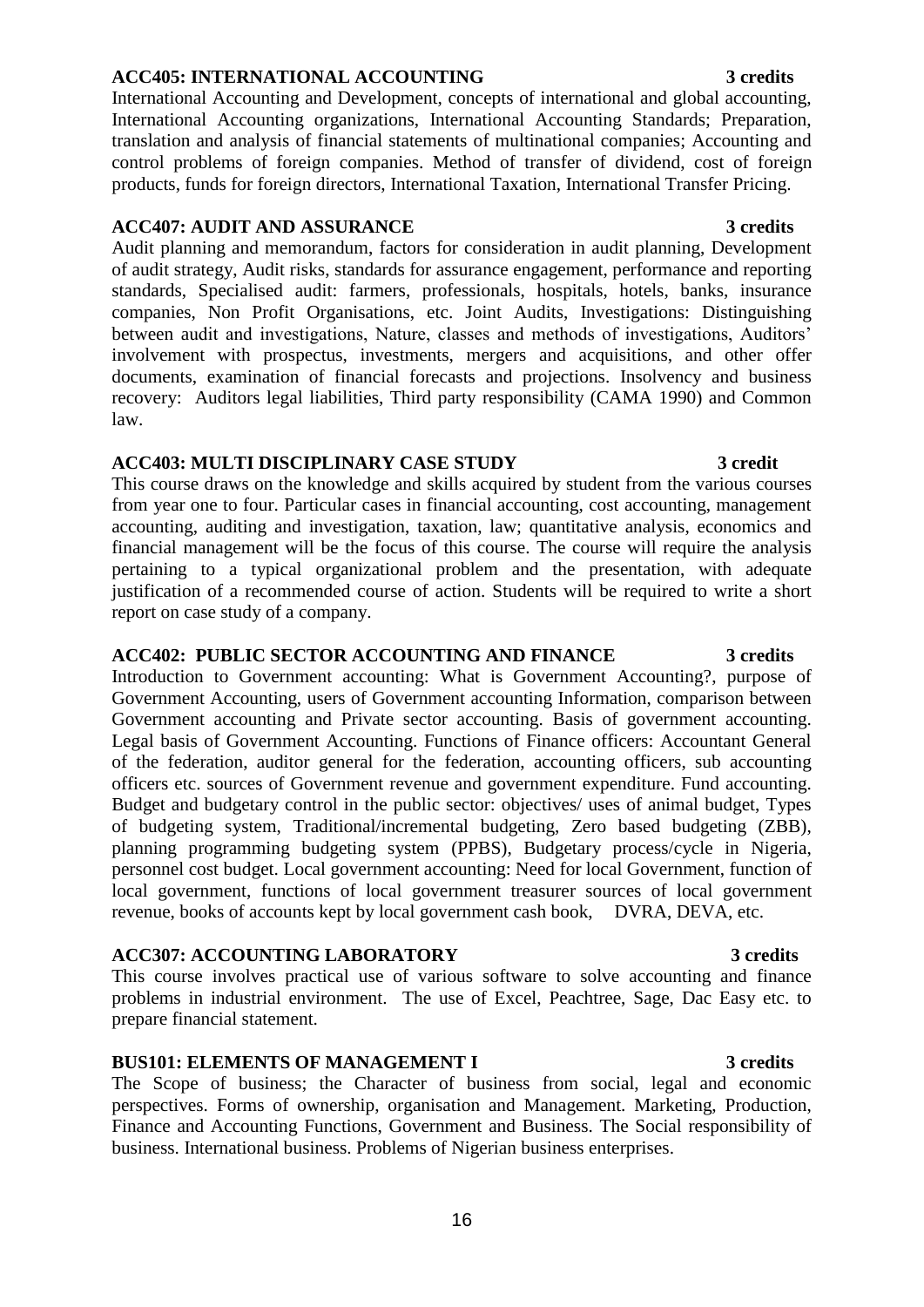### **BUS102: ELEMENTS OF MANAGEMENT II 3 credits**

Basic Concepts in Management: Management Principles, Functions of the Manager. Planning: Nature and Purpose the organizing function, Department, Line and Staff Authority, Staffing and Directing: Selection of Employees and Managers, Appraisal of Managers, Management Development, Nature of Directing, Motivation, Leadership. Controlling: the Control Process, Control technique, recent developments in the control Function. The Nigerian environment: management problems in Nigeria, Challenges of Indigenization, transferability of Management system.

### **BUS 201: BUSINESS COMMUNICATION 2 credits**

Rudiments of Communication: Communication Defined, Elements of Communication, Principles of Communication; Oral, Written and Non-verbal Communication: Language Defined, Non-verbal communication, Listening, Oral and written Communication; Functions and settings of Communication: Functions of Communication, Communication setting; Communication Theories and Models: Linear Model, Interactional Model, Transactional Model etc. Writing and Communication Methods: Writing Defined, stages of Writing, other Aspects of the Writing Process, Corporate and Public Communications, Commercial Communication Method and Letter Writing. Process of Meetings, Conferences, Seminars, Symposium and Debates: Meeting Defined Conduct, Procedures, Aims and Benefits/Disadvantages of Meetings. Written Rules Affecting Meetings. Uses of Words, Sentences and Figurative Expressions, Words and their Meanings, Synonyms and Antonym Dynamism in Words, and Predication, Suffixation, Sentences/Figurative Expression. Reports and Handover notes: Types of Reports, Components of Reports and Handover Notes. Organization communication: The concept of organizational communication, Factors Affecting Effectiveness of Organizational Communication. Types of organizational Communication. Public Relations and Marketing Communication.

### **BUS 301: BUSINESS ETHICS**

Introduction to Business Ethics. Fundamental concepts and principles. General responsibilities of the firm. Responsibilities towards customers. Responsibilities towards employees. Responsibilities towards other stakeholders. Responsibilities towards society. Responsibilities of the individual manager. Wider perspectives.

### **BUS401: PRODUCTION MANAGEMENT 3 credits**

Elements of production; production and process design and management; facility location and layout; modern tools and machinery of production; standard definition, line balancing, automation, production scheduling and control, work study, maintenance and tools & equipment, quality control. Inventory control, project planning, forecasting, aggregate planning control and material resource planning.

## **BUS402: BUSINESS POLICY & STRATEGY I 3 credits**

Concept of Strategy in relation to business corporations; management ideas of linkage between organizations and their relevant environments as the basis of strategy formulation and implementation; Concept of policies, decision making; business objectives; performance of criteria structure and managerial behaviour; the major contributions of courses in finance, accounting, economics, marketing, behavioural sciences and management to business policy and decision making. Practice in calculating simple financial and economic indices from business data and other accounting information.

### **BUS404: BUSINESS POLICY & STRATEGY II 3 credits**

The course complements Business Policy and Strategy I and examines organic business functions, management process, environmental analysis and predictions; the determination of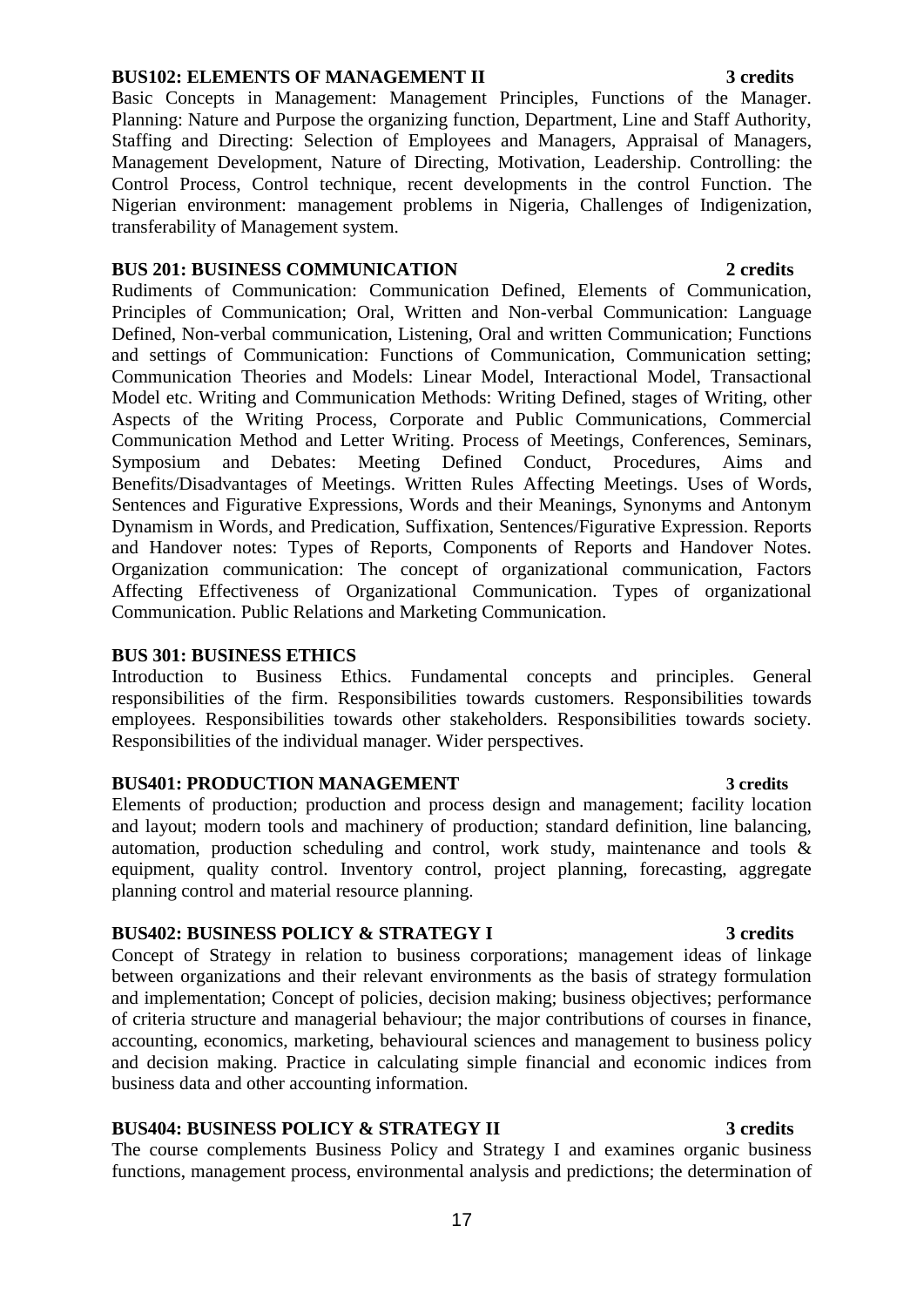financial, personnel, production, marketing, industrial relations, research and development strategies will be addressed together with those recent developments affecting the strategy formulations and implementation processes in Nigerian firms.

### **BUS403: ANALYSIS FOR BUSINESS DECISION 3 credits**

The course is packaged to assist students in understanding and applying techniques of operations research for solving some management problems. It covers decision trees, operations research approach to decision analysis, modelling in operations research, mathematically programming, transportation model, assignment model, conflict analysis and games theory, project management, routine and sequencing and search, and network analysis.

### **ECO101: PRINCIPLES OF ECONOMICS I 3 credits**

The Basic Problem of scarcity and Choice: the Methodology of Economic Science; the General Principles of Resource Allocation; the Concepts of Optimality and Equity; Equilibrium and Disequilibrium; Micro-economics versus Macroeconomics: Demand, Supply and Price: Types of Resources Allocation Decision; Methods of Resource Allocation in an Economy: Theory of the Firm; Introduction to Welfare Economics.

## **ECO102: PRINCIPLES OF ECONOMICS II 3 credits**

Introduction to Macroeconomics: National Income Determination; the Public Sector in the National Economy; Macroeconomic Policy Objectives and Instruments; Introduction to Money and Banking, Introduction to Economic Growth and Development. Trade Politics with particular reference to Nigeria.

# **ECO 201: MICRO AND MACRO ECONOMICS 4 Credits**

Analytical Tools and Models of Microeconomics. Methodology of Economic Science; Theory of Consumer Behaviour and Demand. Theory of Production and Cost Theories of the Firm under Perfect, Imperfect, Monopolistic, and Oligopolistic Competition. Theory of Employment and Distribution in perfectly and imperfectly competitive markets; Linear Programming and the Theory of the Firm: General Equilibrium Analysis.

Introduction to Welfare Economics. Aggregate Economic Variables; Determination of the Level of economic activity, the Basic Model of national income Economics Determination; Theories of Consumption and Investment; The Keynesian, Classical and neo-classical Theories of Money; Inflation, Output and Employment, General Equilibrium of the Product; Money and Labour Market; Level of Employment and Economic Growth. Application of Economic Principles to Developed and Developing Countries with special reference to Nigeria.

# **ENT201: ENTREPRENEURSHIP I 2 credits**

1. Mapping the Journey - This module introduces the basics of starting a business by explaining different types of business structures, legal and tax considerations, and how to test your idea. a) Introduction to Entrepreneurship/Finding the right idea; b) Types of Entrepreneurship; c) How to set up the business; d) Value Proposition; e) Product Development.

2. Model - how to organize your business, protect your ideas, and communicate them to others. a) IP Management; b) Business Model Canvas.

3. Market - This module defines the process of identifying your target market, preparing to enter the marketplace and how to communicate value to your customers. a) Analysing the Market; b) Market Communication; c) Idea to Market; d) Sales; e) Negotiation.

4. Management - This module outlines a company's organizational structure, how to recruit and manage talent, and organize your finances. a) Budgeting/Financial Planning; b) Recruiting; c) Boot strapping.

### 18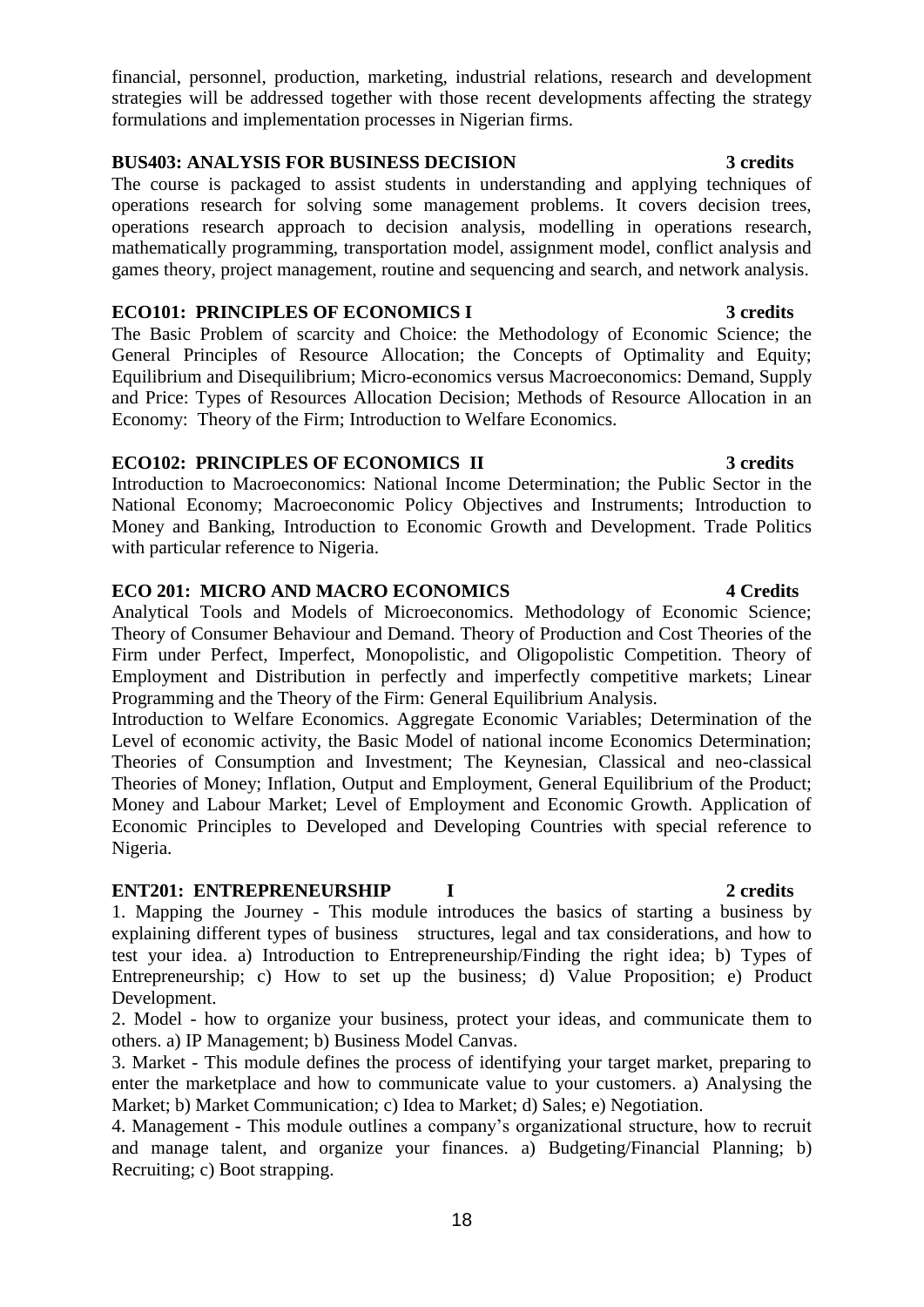5. Money - This module addresses various financing methods available to start-ups, including how to prepare a good investor pitch. a) Raising Funds; b) The Pitch.

# **ENT 202 – Entrepreneurship II** 2 credits

The work in this course is fully practical. Each group, made up of between six and ten students will be given as seed capital the naira equivalent of \$250. Each group will register their business, open a bank account, mobilise additional funds and run the business throughout the semester. At the end of the semester, the business will be officially liquidated, the seed capital returned to EDC and the profit donated to a charity of their choice or used to improve the community around the University. At the very least, each group MUST break even and return the seed capital. A report will be submitted by each group focusing on how they have been able to use entrepreneurial principles learnt in ENT 201 and, more importantly, what they have learnt during their entrepreneurial journey.

# **FIN201: INTRODUCTION TO FINANCE I 2 credits**

Nature and scope of finance. The firm and its financial objectives and financial decisions; the finance function, the role of financial managers, financial management as tools for planning and control; Nature and risks of finance; Introduction of financial analysis; profit planning; financial forecasting; Introduction to working capital management. Financing business; sources and choice of finance: Financial Intermediation process.

## **FIN202: INTRODUCTION TO FINANCE II 2 credits**

Evolution and structure of financial markets in Nigeria, capital market: structure, participants, instruments, requirements for listing, automated trading system, central securities clearing system, money market and sub-markets: structure, participants, instruments, negotiable instruments: bill of exchange, cheques and promissory notes

### **FIN301: FINANCIAL MANAGEMENT 3 credits**

Nature, scope, Environment affecting financial management. Decisions in financial management. Treasury Mgt and financial control. The goals of the firm: The meaning of Goals or objectives, financial and marketing objectives of firm, wealth and profit maximization, other goals of the firm (stakeholders concept), financial objectives of public corporations. Sources of finance: Classification of the sources of finance, according to tenor, according to ownership. Mathematics of finance: Arithmetic and Geometric progression, simple Interest and Simple Discount, compound Interest etc. capital budgeting under certainly: Meaning of capital budget, features of capital budgets, Traditional method DCF method. Risk and uncertainty in capital budgeting: nature of Risk and uncertainty, Types of risks, methods of evaluating the effect of risk on projects. Costs of capital: meaning of cost of capital, cost of equity, cost of preference shares, cost of debentures, and average cost of capital. Operating and financial average: meaning of leverage, effect of operating leverage, effect of financial leverage. Benefits of financial intermediation. The Nigerian capital market: the capital markets in Nigerian financial system, Securities and Exchange Commission, the Nigerian stock exchange, capital market instruments. Methods of raising capital on the stock exchange: offer for sale, private placing, and issue of prospectus. Introduction to Islamic financing; short-term and long-term Islamic financial instruments.

# **FIN401: STRATEGIC FINANCIAL MANAGEMENT 3 credits**

Capital structure, Dividend policy decision, sources of finance (short, medium, and longterm), share valuation, amalgamation and takeovers, transfer pricing, effect of taxation and financial decision. Capital structure decision (traditional and m-m hypothesis): Introduction, meaning of capital structure , element of a bound capital structure, assumptions in capital structure, financial and operating leverages, degree of financial leverage, degree of operating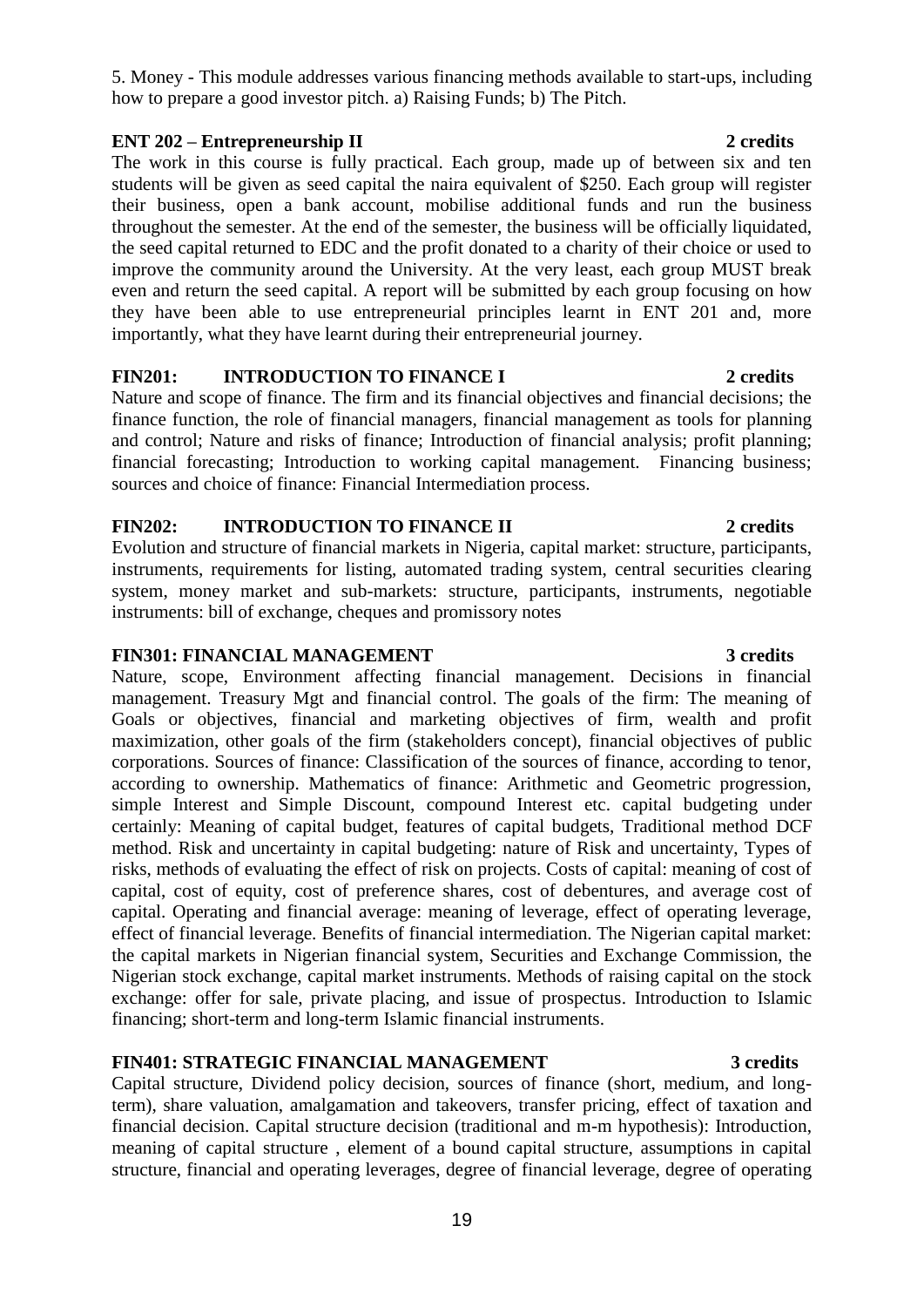20

leverage, combined leverage, net income approach, net operating income, approach traditional and M-M approaches. Dividend policy decisions: Dividend Theories. Working capital management: definition of working capital, concept, need for working capital.

## **GOV 201: ELEMENTS OF GOVERNMENT 3 credits**

Nature of Politics: Society and Social Organisation: The State. The Problem of Law; Constitution and Constitutionalism; Political Ideology. The Classical Heritage, Plato, Aristotle; Solecism and Pax Romanica: Revolt, Towards the Mass Man. Organs of Government (National Governmental Institutions); Public Administration; Political Parties and Pressure Groups; Public Opinion and Propaganda; Elections; International Order.

## **ICT101: INTRODUCTION TO COMPUTER SCIENCE 3 credits**

History and development of computer technology. The why and how of computers. Computer types: analog, digital, and hybrid. Central preparation equipment: keypunch, sorter etc. data transmission, nature, speed and error detection. Data capture and validation including error detection. Systems analysis and design. The programming process: problem definition, flow charting and decision table.

## **ICT201: COMPUTER APPLICATIONS** 3 credits

Introduction to Desktop Features, Computer Hardware, Basic Software: Word Processing, Spreadsheet, Database, Presentation and Desktop Publication. Information Technology: Web browsing, Handling E-mail, Charting, Search Engines, Use of Researcher, On-Line Registration, etc. Use of Different Packages including SPSS.

# **LAW 301: BUSINESS LAW 3 credits**

The Nigerian Legal System, sources of Nigerian law; hierarch of Nigerian courts, commercial arbitration; law of contract; commercial contract; commercial relations between persons unfair competition; passing off and ' trade libel'

# **LAW 302: COMPANY LAW 3 credits**

Nature and types of companies, Formation of companies, memorandum and articles of association, prospectus, shares, share capital, debenture, ultra-vires doctrine, members meetings, and resolutions. Members, directors, secretary and secretarial, practices, statutory books and returns, profit available for distribution, payment of dividends, holding and subsidiary Companies and Allied Matters Act, 1990(as amended); Nature and types of partnership, partnership statutes, general and limited partnerships, terms of partnership agreement, rights and duties of partnership, inter relationship between partners and third parties, dissolution of partnership.

# **MAT101: BUSINESS MATHEMATICS I 3 credits**

Mathematical concepts in the Management Sciences. Set theory, factors, surds and indices. Logarithms, equations, Inequalities and functions, sequences; Elementary Matrix; Algebra. Trigonometric functions and their inverses. Permutation and Combination; Number System; Summation, Sequences and Series; Simple and Compound Interest Computation, Discounting Techniques and Annuities. Discounted Notes and Drafts. Average due date, Trade Discount, Quantity and Cash Discount; Mark-up, Cost Price and Retail Price.

# **MAT102: BUSINESS MATHEMATICS II 3 credits**

Mathematics and symbolic logic: Inductive and Deductive System. Basic Trigonometric function, Logarithmic functions. Exponential functions. Maximum, Minimum and Point of Inflection; Co-ordinate Geometry. Arithmetic and Geometric Progression. Complex Numbers and Vector. Differential Calculus: Limit and Continuity. Derivation from first principle. Total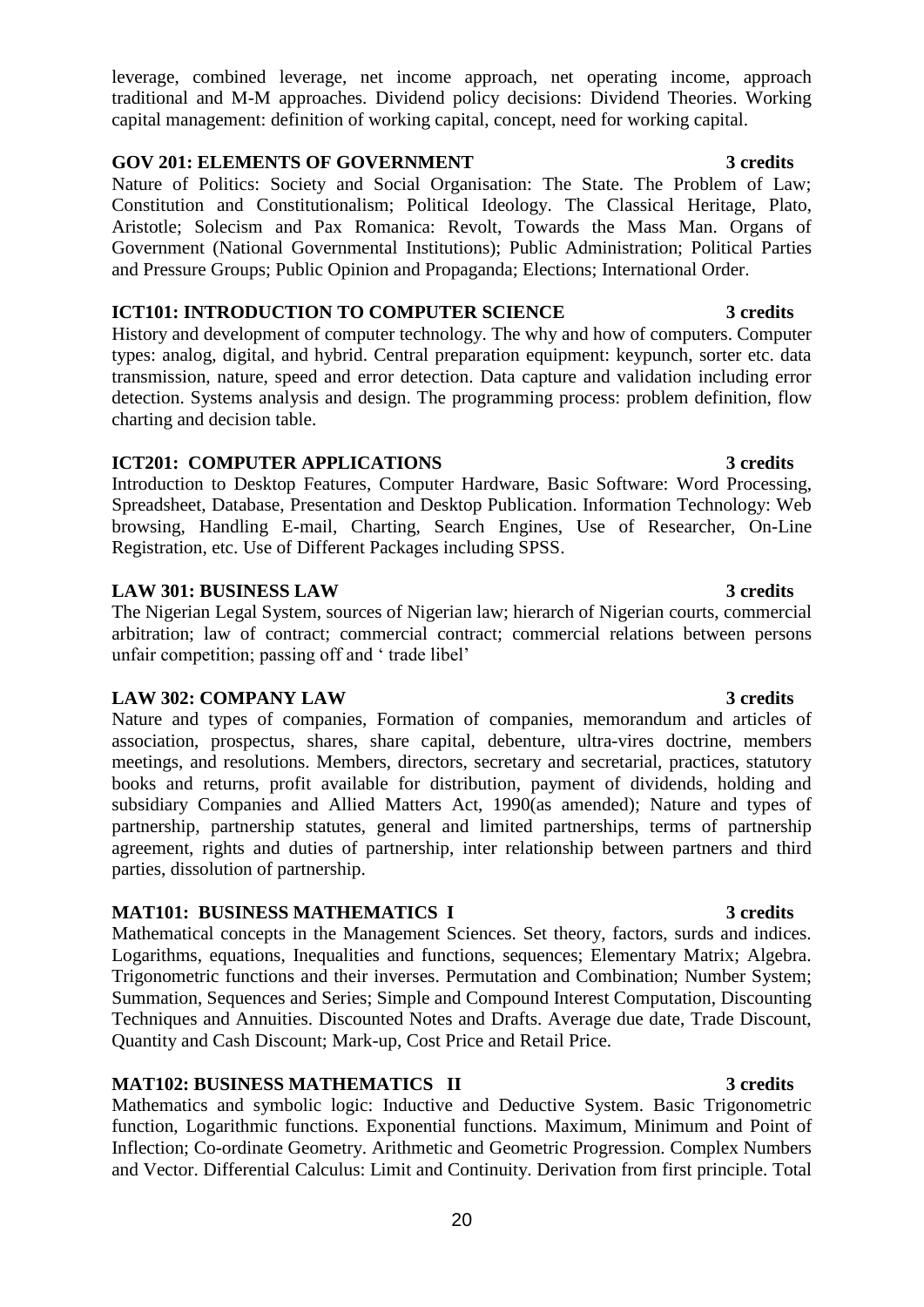Maximization and Minimization. Partial Differentiation. Integration with application to Marginal/Total Functions.

Differential: Application to Marginal Analysis, Cross Functions, Indifference Curves, etc.

# **MIS401: MANAGEMENT INFORMATION SYSTEMS** 3 credits

Meaning, evolution, purpose and activities involved in Management Information system. Types of management information system, problems of management information system, components of management information system. Introduction to management: meaning of management, functions of management, levels of management. Theory of information: The need for information distinguished from Data, qualities of Good Information, classification of Information. Communication Model: meaning of communication, reason for communication, types of communication, communication media, basic communication, concept of noise, causes of noise effect of noise, how to minimize noise, general system theory (GST): Meaning of system, characteristics of system, system objectives, system environment, system relationship. Introduction to Data processing: Meaning of Data processing, types of Data, Data processing procedures, factors to be considered in a choice of data processing. EDP methods of data processing – Batch Real Time, On-line. Off-Line concept. Introduction to information technology and office automation, the computer system – Evolution, Relevance and Types, configuration. The hardware component – input device, output, storages and CPU.

### **RES301: RESEARCH METHODS 3 credits**

Basic concept: Basic concept in scientific enquiry; scientific research concepts; theories, laws, hypothesis, research design, principle of causality, constructs; Research proposal: choosing a research topic; Analysis of problem. Hypothesis formulation; Review of literature, conceptualization of problems, models, sampling techniques; Methods of data collection (research tools); Sources of data: Questionnaire (mailed and self-administered pilot study), (pretesting): Observation, interview etc. surveys, experiments, ex-factor motivation research uses and limitations; Data analysis, interpretation and measurement; Reliability and validity, measurement, scaling types, and quasi statistical initiative analysis, hypothesis testing, data presentation; report writing: type of report: thesis: dissertation. Term paper etc.; scope and limitation of research; length and nature of study; charts, tables, diagrams etc. Bibliography and references. Business Research in Nigeria: Scope, problems and prospects.

### **RES401: RESEARCH PROJECT IN ACCOUNTING 6 credits**

Developing students' skill in analysing and writing reports based on an empirical or library study of a specific subject matter or topic in relevant accounting studies.

**Management models for effective project presentation**: Students would present a researchbased FINAL report of not less than 3,000 words at the end of the session. The research is broken down into two parts. The first part is to be concluded in the first semester, and it includes topic and proposal approval (including literature review, problem identification and methodology). The second part which is the Final Report begins in the second semester which involves the data analysis, interpretation, conclusion, recommendation and references to be defended before the department panel.

### **STA201: STATISTICS I** 3 credits

Nature of Statistics, Statistical Inquiries, Forms and Design. The Role of Statistics, Basic Concepts in Statistics, Discrete and Continuous Variable, Functional Relationships, Sources of Data, Methods of Collecting Primary Data, Presentation of Statistical Data, Measures of Central Tendency, Measures of Dispersion, Moments, Skewness and Kurtosis, Basic Rules of Elementary Probability Distribution, Normal Binomial, Poison and Hyper geometric. Elementary Sampling Theory, Estimation theory, Student's Distribution, Statistical Decision